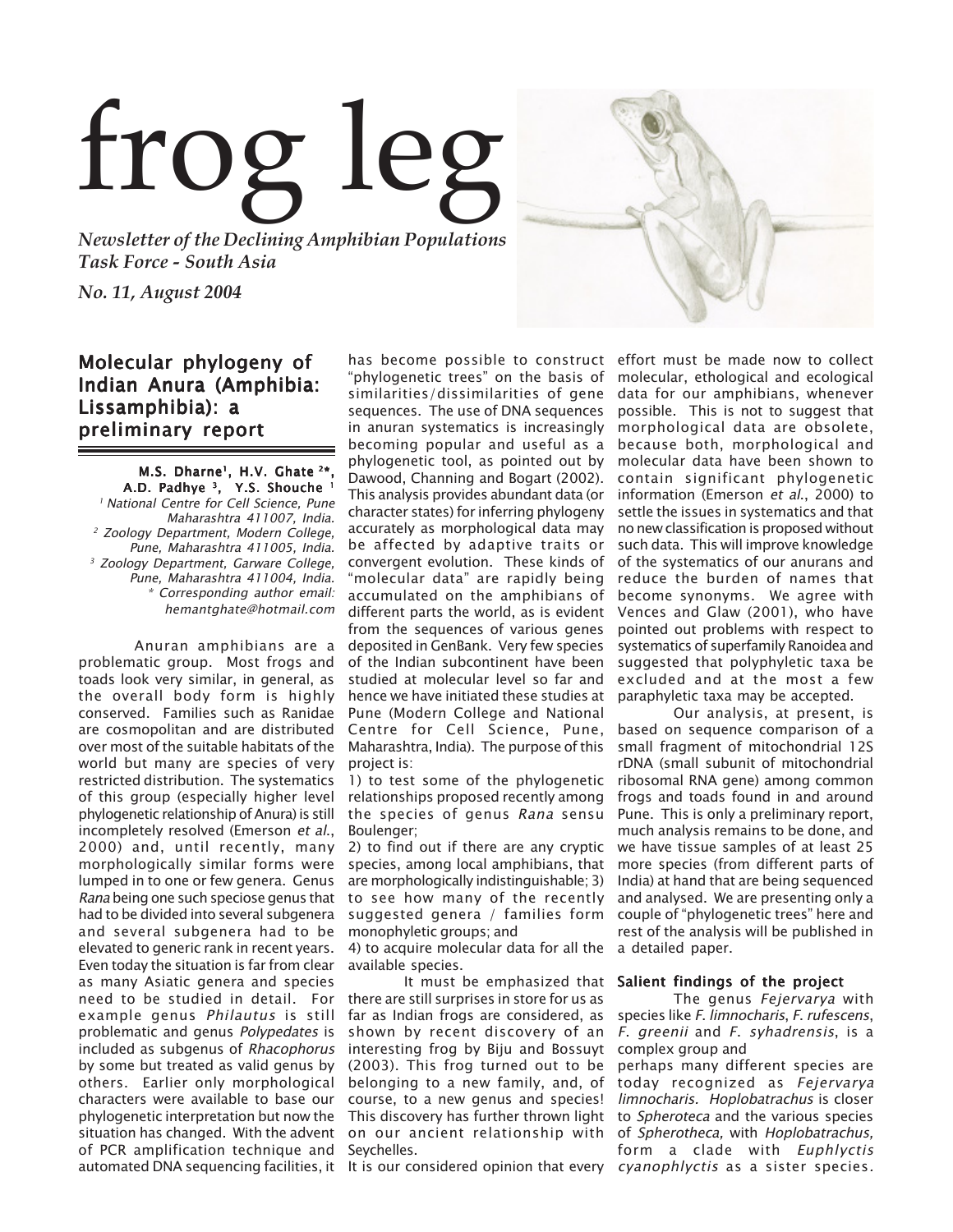Limnonectes brevipalmata is closer to Fejervarya sp. from the northeast. In short, Hoplobatrachus, Limnonectes, Fejervarya and Spherotheca as well as Euphlyctis (all formerly under genus Rana and now placed in different genera) are grouped in a large clade. Relationship between these genera needs additional studies. These findings are more or less similar to those of Marmayou et al. (2000) who also found Hoplobatrachus chinensis  $(= rugulosus)$ and Spherotheca pluvialis forming a clade with Fejervarya limnocharis as a sister species. Richards, Nussbaum and Raxworthy (2000) found African Hoplobatrachus occipitalis and Fejervarya limnocharis to be in one clade while Vences et al. (2000) found Fejervarya limnocharis to be sister species to a clade of Sphereotheca dobsoni and S. breviceps. With respect to *F. greenii*, it is believed to be present in Sri Lanka only. It is necessary now to see whether morphologically similar species found in India is close to true F. greenii or it is a different species or perhaps a variant of F. limnocharis, as suggested by some workers (see Dutta, 1997).

clade/subclades in the group of species presented here, as shown in figure, is mostly above 50%. Further, it is clear that Euphlyctis is also closer to Ceratobatrachinae (sensu Dubois, 1992) members, as also found by Kosuch et al. (2001) and its earlier inclusion in subfamily Dicroglossinae (Marmayou et al., 2000) along with the genera Phrynoglossus and Occidozyga needs reconsideration.

All Nyctibatrachus species that we analysed are in one clade supported by high bootstrap score. Inclusion of available GenBank sequences of N. major and N. aliciae indicates that the latter two are different species as compared to our group. Nyctibatrachus major appears to be a basal species. Nyctibatrachus from Raigad and Tamhini-Mulshi are similar and are morphologically closer to N. *major* but it appears to be different (at molecular level) from the available N. major sequence. There are perhaps one or two cryptic species in this genus. It is also apparent that the two species of Indirana are forming separate clade that is basal to all other Ranidae members. These are not close to *Nyctibatrachus complex*" of species will be a challenging electrophoresis as per manufacturer's

as previously suggested. Thus it would be better to separate these two genera under Indiraninae and Nyctibatrachinae (rather than in one subfamily Ranixalinae sensu Dubois, 1992), as has been adopted by Bossuyt and Milinkovitch (2000). Our data are similar to that of Bossuyt and Milinkovitch (2000).

Limnonectes kuhli (sequence from GenBank) and L. brevipalmata included in this study are widely separated in this analysis, as shown earlier by Vences et al. (2000) and L. kuhli is sister to the large group containing Hoplobatrachus, Fejervarya, Spherotheca, Euphlyctis and Limnonectes brevipalmata (although the bootstrap support to this node is below 50%).

 Microhylidae are grouped together, however Rana malabarica is present as a sister to this microhylid group in Figure 1. When other Rana sequences available from GenBank are included in the analysis and Microhylidae members are removed, Rana malabarica groups with other Rana species. Nyctibatrachus species are then grouped with Rana members in a clade (Figure 2).

Bootstrap support for all the B. melanostictusform one clade, similarly Bufo scaber, B. stomaticus and Polypedates leucomystax and P. maculatus form one clade, as expected. We are using the name Polypedates instead of Rhacophorus as used by Wilkinson et al. (2002). Indotyphlus or Bufo species were used as an outgroup. Traditional Rhacophoridae has been now considered as subfamily Rhacophorinae of family Ranidae (see Dubois, 1992), though there is no unanimity about this placement. More species are necessary to resolve this problem.

When African species of the genus Tomopterna sensu stricto (as suggested by Marmayou et al., 2000) are included (using GenBank sequences) in the analysis (data not shown here), these species form a separate monophyletic clade supporting the contention of other workers (Vences et al., 2000) that genus Tomopterna (as previously recognized) should be split to different genera. It is also certain that the Asian genus Spherotheca (also formerly treated as Tomopterna) is a totally different group with only similar morphological features and habits.

We feel that phylogeny work involving "Fejervarya –Limnonectes

task and much more material from different parts of the Indian subcontinent and Asia will have to be studied. It is also apparent that species Fejervarya limnocharis, as presently recognized, is perhaps a complex of many species / subspecies spread over entire Asia. Sumida et al. (2002), who have very recently analysed limnocharis populations from different islands of Japan and Taiwan, are of the opinion that- "…hereafter it will be necessary to bring together all aspects of the systematics of R. limnocharis complex widely distributed in Southeast Asia, and to comprehensively elucidate the phylogenetic relationships and evolutionary processes among them using various techniques such as morphological and ecological observations, karyotype and allozyme analysis, molecular DNA sequence analysis and crossing experiments.."

We thank our Institutions for facilities and encouragement. We also thank Dr. S.K. Dutta (Utkal University, Bhubaneshwar) and Dr. M.S. Ravichandran (ZSI, Chennai) who helped sorting some out taxonomical problems. Thanks are also due to Mr. Vivek Gour-Broome for sharing his experience and relevant data with respect to the local amphibians. We also thank Dr. Franky Bossuyt for encouragement and for pointing some errors that could now be corrected at proofs stage.

# Materials and Methods

High Molecular weight genomic DNA was extracted from the crushed and powdered muscle and liver tissues or even toe-clips according to standard methods (Sambrook et al., 1989). Mitochondrial 12 S rDNA was partially amplified (380 bp) using the vertebrate universal primers UniL1091 and UniH1478 (Kocher et al., 1989). Amplification reactions were performed in PTC-200 MJR. For 25 ìl of reaction, conditions followed were: 94°C denaturation for 1 min, 55°C annealing for 1 min and 72<sup>o</sup>C extension for 1 min, for 35 cycles. Positive PCR products were checked by agarose gel electrophoresis. PCR products were purified by PEG-NaCl protocol (20%PEG and 2.5mM NaCl).

The purified DNA samples were sequenced for 430 bp region, using ABI 310 DNA sequencer by capillary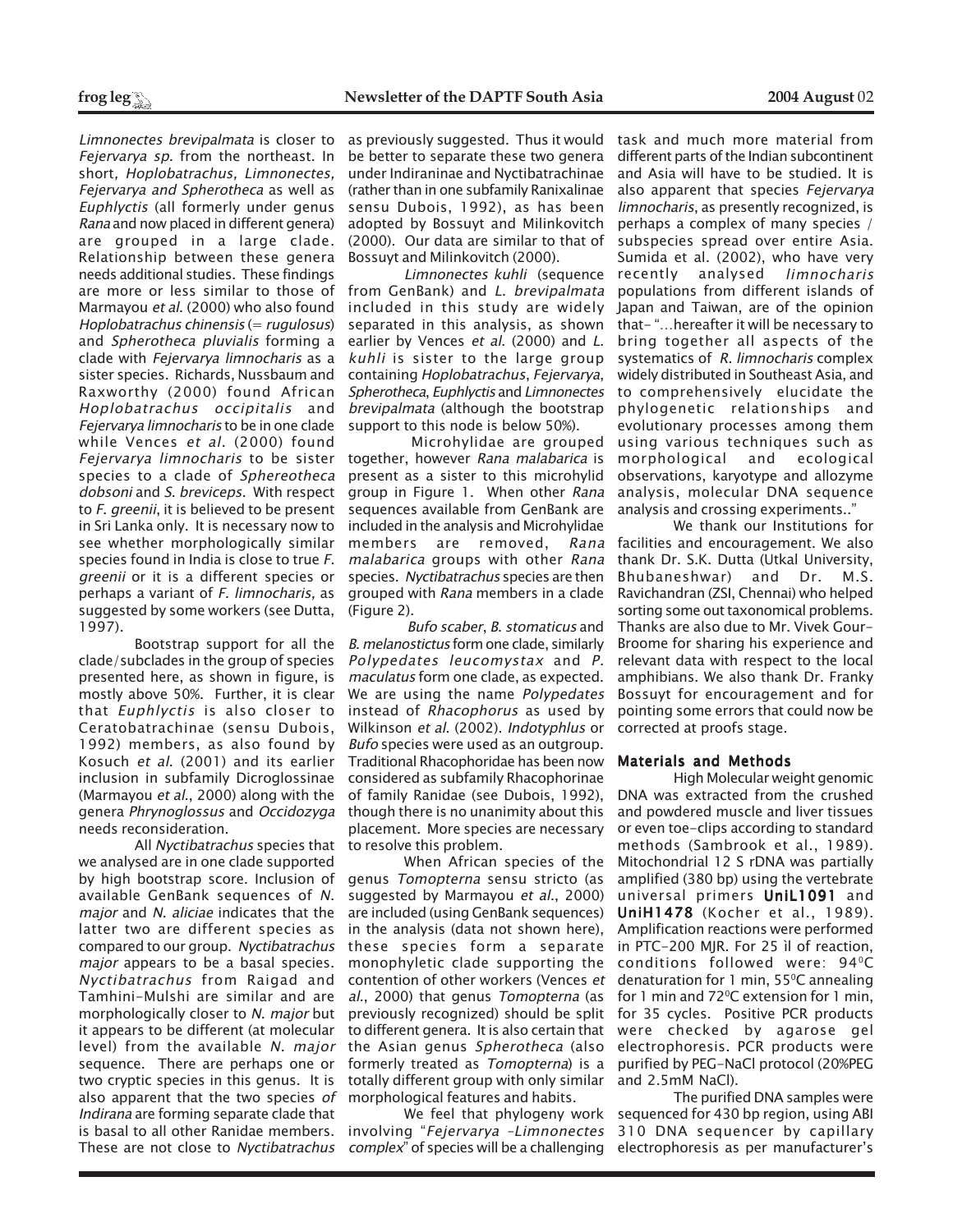# Figure 1: A strict consensus neighbor-joining tree drawn by MEGA VERSION 2.1, showing the relationship between Rhacophoridae, Ranidae, Microhylidae and Bufonidae, with Indotyphlus sp. as outgroup

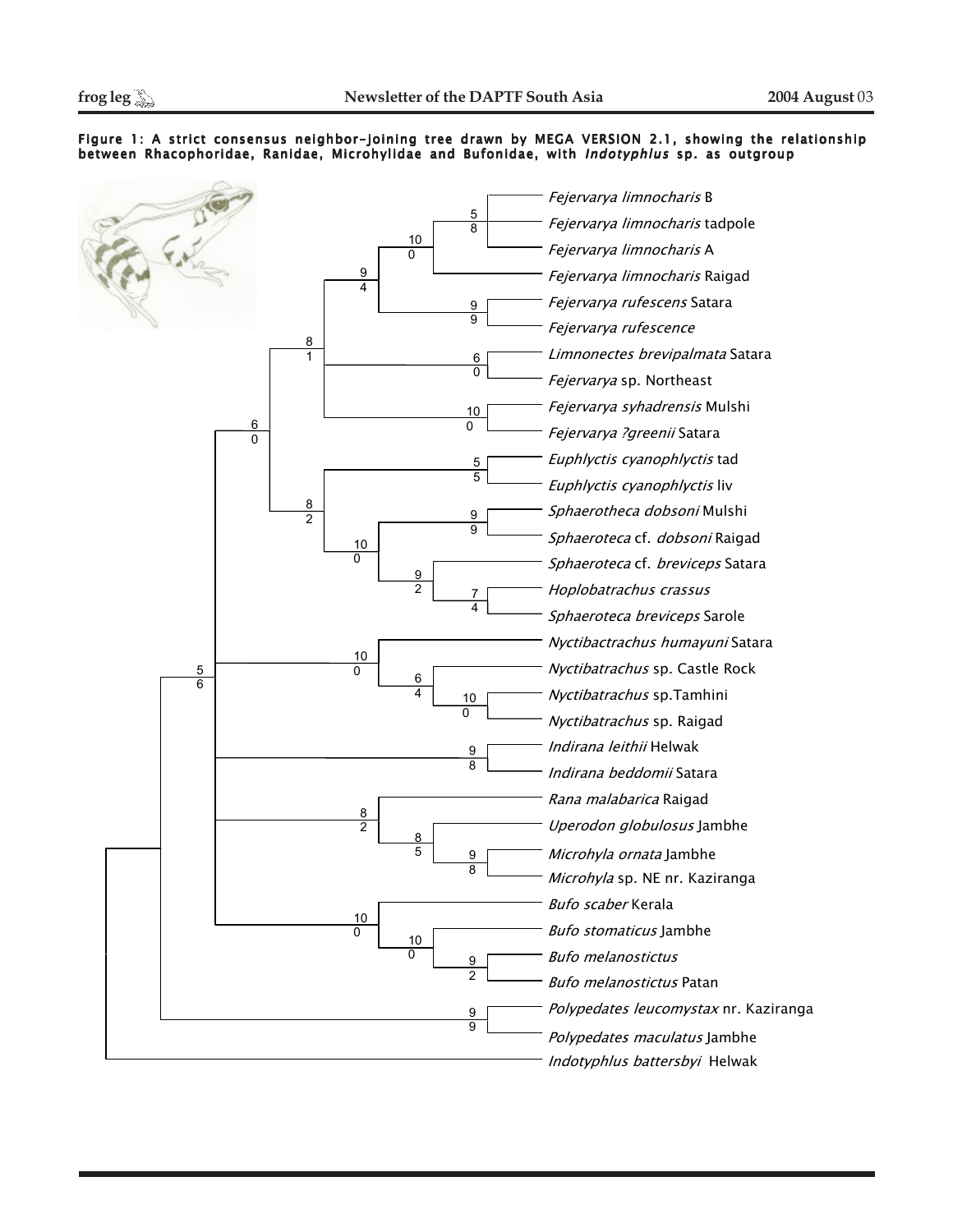Figure 2: Phylogenetic relationship drawn using Jukes-Cantor parameter, indicating the relationship among Indian Anura using 12 S rRNA gene as a molecular marker, supported with bootstrap values ranging from 35 to 100, outgroup Bufo.

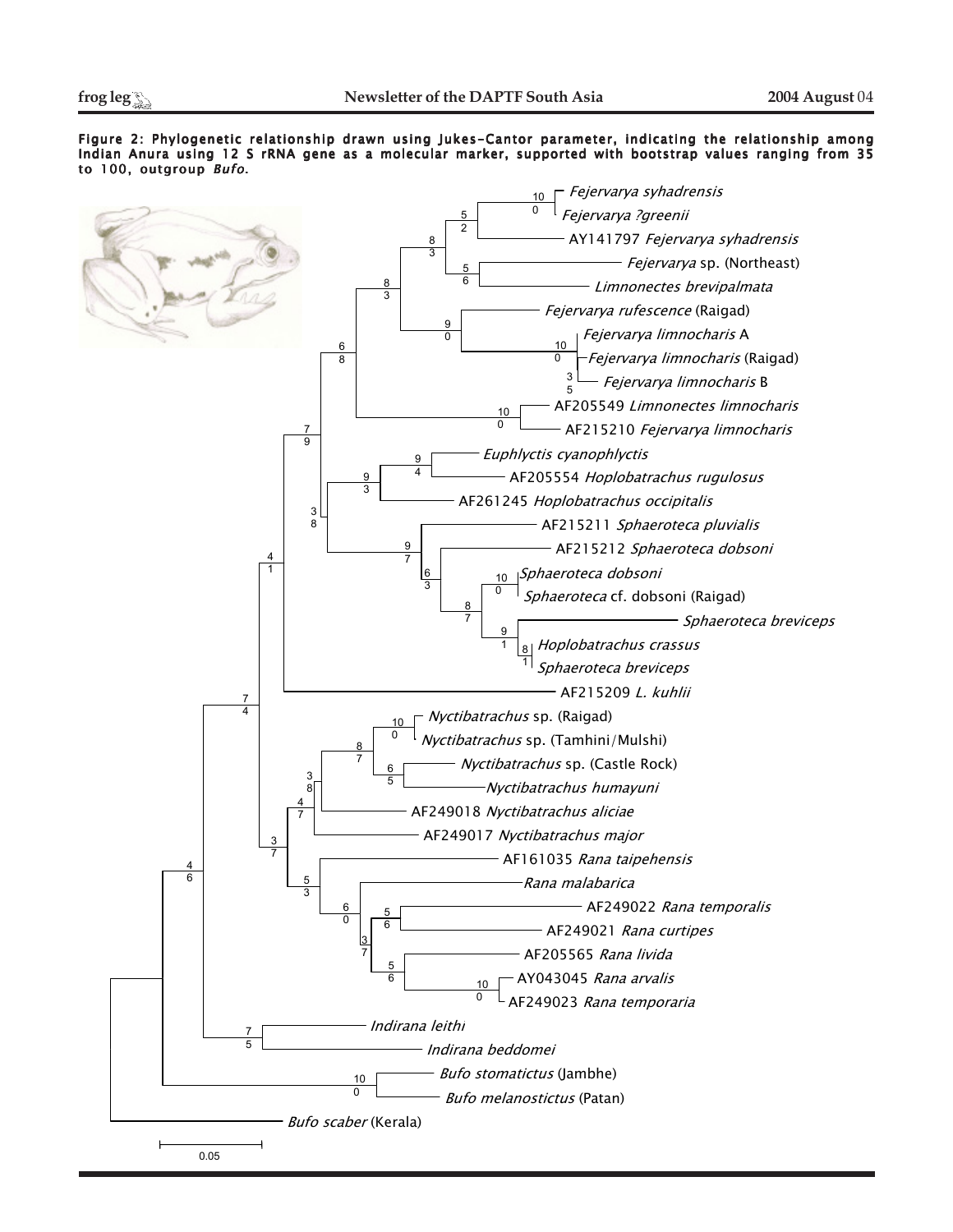instructions. The sequencing reactions were performed using UniL 1091 primer on PE Gene Amp 9700 PCR machine. The conditions were  $96^{\circ}$ C denaturation for 10sec,  $50^{\circ}$ C annealing for 5 sec and  $60^{\circ}$ C extension for 4 sec using fluorescent dye labeled nucleotides.

Sequences obtained were analyzed for closest homology database search by standard BLAST search provided by NCBI (http:/www.ncbi.nlm.nih.gov/blast). The sequences are being deposited in GenBank. The sequences were primarily aligned with default parameters of CLUSTAL W online software (http:/www.ebi.ac.uk). All taxa (Transition and Transversion) were weighted uniformly in the analysis.

Phylogenetic relationship among investigated taxa were analyzed by using Neighbor-Joining (NJ) method as described by Kumar et al., (2001), using the MEGA Version 2.1 (Molecular Evolutionary Genetic Analysis), in which genetic distance was measured by Jukes-Cantor (JC) model.

# References

Biju, S.D. and Bossuyt, F. (2003). New frog family from India reveals an ancient biogeographical link with the Seychelles. Nature 425: 711–714 Bossuyt, F. & M.C. Milinkovitch (2000). Convergent adaptive radiations in Madagascan and Asian Ranid frogs reveal covariation between larval and adult traits. Proceeding of National Academy of Science, USA. 97: 6585-6590

Dawood, A., A. Channing & J.P. Bogart (2001). A molecular phylogeny of the frog genus Tomopterna in southern Africa: Examining species boundaries with mitochondrial 12S rRNA sequence data. Molecular Phylogenetics and Evolution 22: 407-413.

Dutta, S.K. (1997). Amphibians of India and Sri Lanka. Odyssey Publishing House, Bhubaneswar, Orissa.

Dubois, A. (1992). Notes sur la classification des Ranidae (Amphibiens Anoures). Extrait du Bulletin Mensuel de la Societe Linneenne de Lyon 61: 305-352.

Emerson, S., C. Richards, R.C. Drewes & K.M. Kjer (2000). On the relationship among Ranoid frogs: A review of the evidence. Herpetologica 56: 209-230.

Kocher, T.D., W.K. Thomas, A. Meyer, S.V. Edwards, S.F. Paabo, S.F. Villablanca & A. Wilson (1989). Dynamics of Mitochondrial DNA evolution in animals: amplification and sequencing with conserved primers. Proceeding of National Academy of Science, USA. 86: 6196-6200

Kosuch, J., M. Vences, A. Dubois, A. Ohler & W. Bohmer (2001). Out of Asia: Mitochondrial DNA evidence for an Oriental origin of tiger frogs, genus Hoplobatrachus. Molecular Phylogenetics and Evolution 21: 398-407

Kumar, S., K. Tamura, I.B. Jakobsen & M. Nei (2001). MEGA2: Molecular Evolutionary Genetics Analysis Software, Bioinformatics

Marmayou, J., A. Dubois, A. Ohler, E. Pasquet & A. Tillier (2000). Compte Rendu Academie de Sciences, Paris., Sciences de la vie, 323: 287- 297

Richards, C., R.A. Nussbaum & C.J. Raxworthy (2000). Phylogenetic relationships within the Madagascan boophids and mantellids as elucidated by mitochondrial ribosomal genes. African Journal of Herpetology 49: 23- 32.

Sambrook, J., E.F. Fritsch & T. Maniatis (1989). Molecular Cloning: A laboratory manual. Cold Spring Harbor, New York.

Vences, M., F. Glaw, J. Kosuch, I. Das & M. Veith (2000). Polyphyly of Tomopterna (Amphibia:Ranidae)based on sequences of mitochondrial 16S and 12S rRNA genes, and ecological biogeography of Malagasy relict amphibian groups. Diversite et Endemisme a Madagaskar, pp. 229-242. In: Lourenco, W.R. & S.M. Goodman (Eds.). Memoires de la Societe de Biogeographie. Paris.

Vences, M. & F. Glaw (2001). When molecules claim for taxonomic changes: New proposals on the classification of Old World treefrogs. Spixiana 24: 85-92

Wilkinson, J.A., R.C. Drewes & O.L. Tatum (2002). A molecular phylogenetic analysis of the family Rhacophoridae with an emphasis on the Asian and African genera. Molecular Phylogenetics and Evolution 24: 265- 273.

# 2002 CAMP-GAA Report

The much-awaited Report on the status of amphibians of South Asia as worked out in the Conservation Assessment and Management Plan Workshop and Global Amphibian Assessment in July 2002 is to be launched soon in September 2004. The delay in the assessments have been due to the continuing confusion in amphibian taxonomy. This is hopefully resolved to some extent, but no surprises if it adds to more confusion, given the various sources and styles of species identification in the region and the overwhelming influence of foreign experts with specimens for comparison.

The Report will be in two forms -- the global perspective from GAA, which will have an analysis of the status of all amphibians of the World. The CAMP Report will have a regional focus with global assessments of endemic amphibians of the region and regional and national assessments for all the South Asian countries of amphibians with wider distribution.

Also to expect in these reports are a plethora of new species assessments, some of them yet formally undescribed.

Some salient features of the South Asian Amphibian CAMP Report will include:

1. Species assessments of all the described amphibians of the region according to the 2001 IUCN Red List Criteria and Categories.

- 2. Distribution information
- 3. Threats
- 4. Approximate range and area of occupancy
- 5. Synonyms
- 6. Distribution maps
- 7. Conservation measures / recommendations
- 8. Global status of endemic species
- 9. Regional status in South Asia
- 10. National status within each South Asian country.





and Zoos' Print Journal, published by Zoo Outreach Organisation and Wildlife Information & Liaison Development Society, Coimbatore.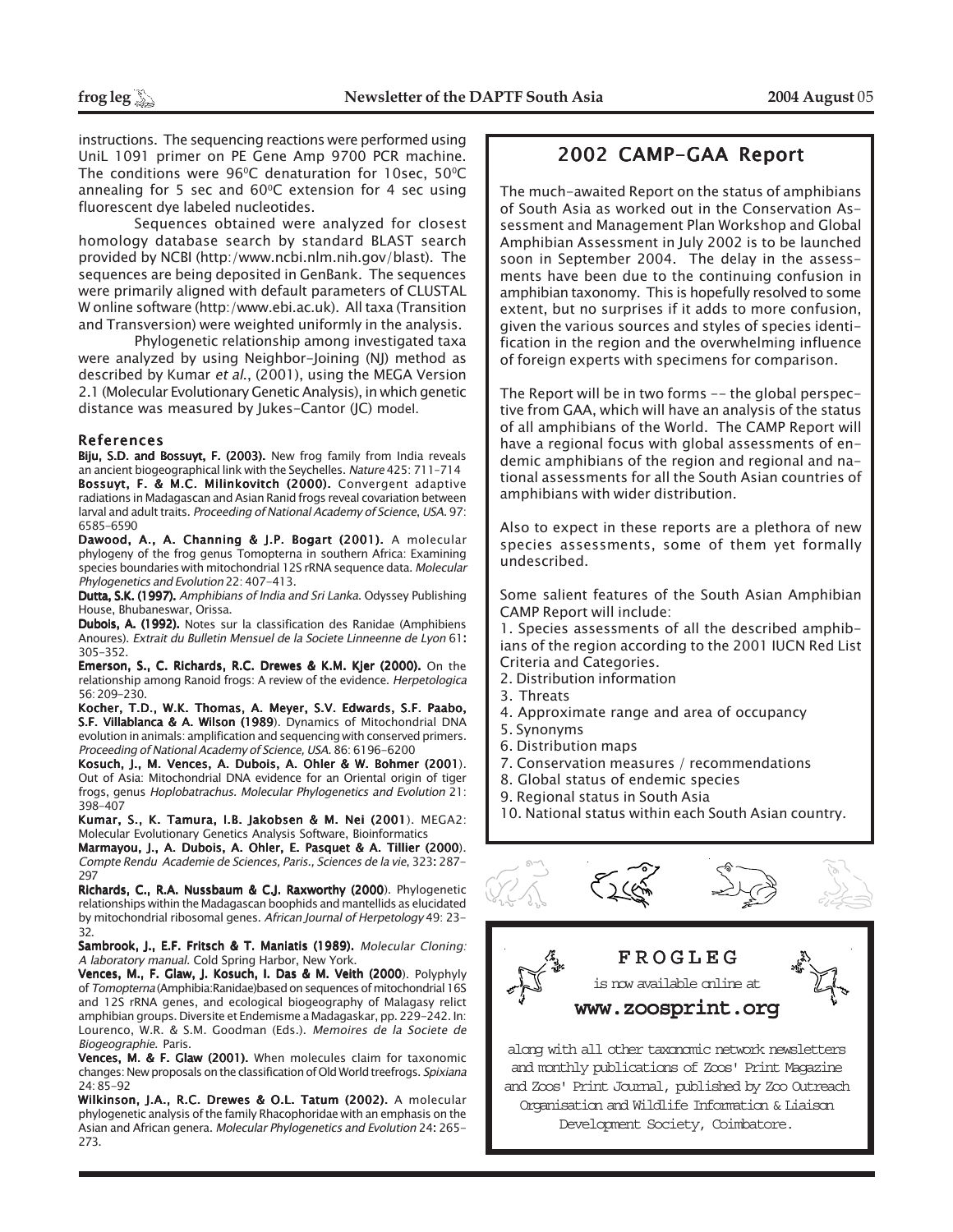# Some Field Techniques and Sampling Methods for Amphibians

# Anslem de Silva

Chair, DAPTF, Working group, Sri Lanka Convener, CBSG Sri Lanka Net Work kalds@sltnet.lk

This handout was prepared for the "Amphibian Hands-on Training" workshop at Thrissur, Kerala from 24 to 28 June, 2002. All techniques and sampling methods are collated from various books and papers on field techniques and sampling methods (see references), except the canopy technique, which the author carried out for one year at Horton Plains Ecosystem (a 3000-odd-hectare cloud forest at 2100m asl in Sri Lanka). It was felt that access to some papers listed may be difficult for Asian students to find. However, interested students can consult a few books, especially Measuring and monitoring biological diversity: standard methods for amphibians by Ronald Heyer et al. (1994), Sampling amphibians in lentic habitats by Deanna Olson et al. (1997) and Herpetofauna workers' manual by Tony Gent and S. Gibson.

# Few important tips

Before commencing a field study first attend to the following:

1. Check for the ownership of the land you intend studying. If it belongs to the Department of Wildlife, Forestry, Company plantation or private sector, obtain approvals to carry out your project. State the names of the participants and their address, dates and times you will conduct the study.

2. Inquire from watchers and people around the study area you wish to conduct the study for possible trap guns, unprotected wells and wild animals (wild elephants, leopards etc).

3. Obtain relevant maps of the study area (e.g. contour, vegetation, soil etc).

4. If it is a short term study, check for the best season for the amphibians in the area you wish to study.

5. Laminate keys that you will use in the field (e.g. Gosner's scale of staging anuran larvae).

6. Print or duplicate the survey forms according to the number of plots, transects you wish to conduct. Duplicate a few extra copies which could be attached along with the final report.

# Basic items required

Some basic items required by a field researcher:

1. Wellingtons or high boots for the entire team.

2. Powerful head lamps or torches for the entire team.

3. A good camera with a flash and close up lenses, tripod and other accessories.

4. Snake sticks and probing sticks - These could be home made or imported.

5. Dip-net.

6. Preservatives with relevant containers.

The following items could be carried in the multiple pocket field kits worn by professional cameramen. I find this jacket very useful and convenient which could carry all the following items.

1. A GPS with an altimeter. If a GPS is not available include a compass and an altimeter

- 2. Hygrometer to measure the Rh.
- 3. Thermometer to record the air
- temperature
- 4. Gastric canula for stomach

flushing

5. Litmus paper for quick

assessment of pH

6. Measuring tapes (in millimeters)

7. Collecting bags

- 8. A pocket knife
- 9. Pen and pencil
- 10. Rubber bands
- 11. Field note book
- 12. Plastic rain cape
- 13. Empty film cans for fragile

specimens (gastrapod shells) 14. Strong nylon rope (5 to 10 meters).

15. Field water bottle.

16. First aid items such as a bandage, medicated plaster, antiseptic with cotton wool and a few paracetamol tablets.

# Steps in designing a study

- 1. Define the goals of the study\*
- 2. Select the study area
- 3. Select a suitable protocol for
- meeting the study goals

4. Select specific survey sites within the study area

5. Determine what data will be collected at each site

6. Determine what data analyses will be used to be sure the study design and survey protocol will provide the necessary data

7. Assemble and train field workers

- 8. Conduct the field work
- 9. Analyze the data

10. Prepare and distribute the final report

11. Publish results in a peerreviewed journal

\*(Is the goal to determine what amphibians occur in an area to measure their relative abundances, or to estimate the population size?)

Species presence is the most fundamental information that can be gained from a biological survey.

Relative abundance is the most commonly used measure of amphibian abundance. Abundance can be calculated in reference to either time, area, or effort (e.g. number of traps per night) for example, visual encounter surveys for amphibian larvae results in an index of individuals per hour for each species found [e.g 30 adult Common Hour-glass Treefrogs (Polypedates cruciger) per hour]. Area-constrained surveys result in an index of individuals per area searched (e.g. 23 larval Limnonectes per 10m2). Sometimes the time spent searching is predominated and the technique is referred to as a time constrained survey·

Determination of population size is difficult and is normally done only as part of a detailed research involving a single species or a few ecologically similar species occupying a specific site (e.g. frogs and newts in a signal pond). To estimate population size, individual amphibians are usually marked, released, and recaptured. Several statistical models can be used to estimate population size based on the population of marked and unmarked individuals in subsequent samples (Donnelly & Guyer, 1994).

# The study area

The study area must be clearly delineated. There are three basic ways to define the study area: by watershed, by management area, and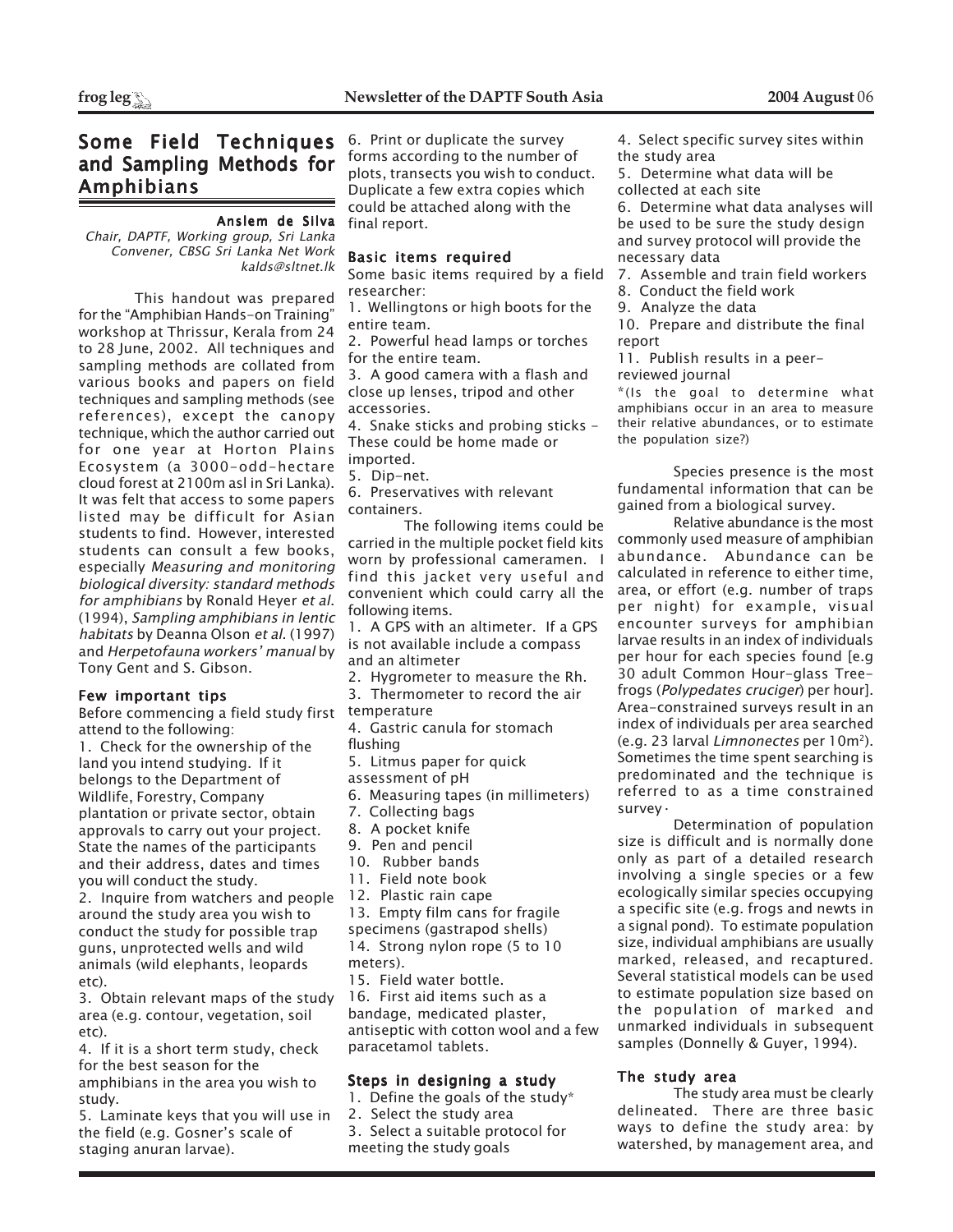by the habitat or range of a species.

# Species habitat or range

This type of survey focuses on an individual species, typically one which is listed or believed to be rare. A single species survey would include all suitable habitats for that species within either the entire geographic range or an area of interest such as a National Forest or a State Park.

# Complete survey

Complete surveys conducted in a naturally defined area (e.g. a watershed) provide the best information on the population status of amphibians, especially if the study area has boundaries which are barriers to dispersal. A complete survey includes all aquatic habitats within the study area, e.g., the entire length of all streams and rivers, and all ponds, lakes, and meadows.

# Some survey methods

1. Visual encounter surveys (VES):

The field researchers walk through the study site for a prescribed time period, systematically searching for amphibians.

2. Audio strip transects (AST):

All calling frogs along a line transect is counted.

# 3. Transect sampling:

studying elevational gradients from lowlands to uplands depending on the area of the study site. Mark the transects on the map (of the study area) so that it will cover most of the important vegetation and aquatic habitats. Five plots, a 100m x 6m each, leaving a gap of 50 to 100m should be used as a transect.

4. Quadrate sampling of forest floor clear, roll plastic. frogs:

This simple technique by Allmon (1991), Jaeger & lnger (1994) is a widely used and accepted technique conducted in many parts of the world in assessing the forest litter frogs. A barrier is made of plastic netting measuring 5mx5m and 45cm high, and it is erected using metal rods (50cm long). Care should be taken not i) A 10x10 meter quadrate was to walk inside the quadrate while erecting the netting.

Two or three persons, usually assessed 100m. apart. on their hands and knees, remove leaf-litter, logs, and boulders; approximately 3-4cm of the soil is checked for fosserial amphibians and their eggs, using standard gardening tools. One observer checks for animals attempting to escape.

The altitude in meters and other environmental data within the quadrate is recorded; relative humidity 1.5m above the ground inside the quadrate, air temperature (1.5m above the ground), and soil temperature in centigrade 1cm inside the soil is recorded as well.

The moisture content of the litter in the centre of the quadrate is measured by collecting all the leaflitter within an area of 652  $\text{cm}^2$ . The leaf-litter has to be collected from the centre of the plot into a polythene bag, which should be immediately tied securely with a rubber band to prevent moisture escaping and weighed. A label with the plot number is pasted on the bag. The litter emptied into a metal container should be placed inside an oven. The temperature should be raised to  $150^{\circ}$  C. The oven is then switched off to allow gradual cooling. The dried litter is transferred into the same bag and re-weighed. The litter moisture content is calculated by subtracting the moisture content of the dried mass from the wet mass.

Transect sampling is ideal for 5. A Modified Drift Fence For Capturing Tree frogs:

> Drift Fences have become standard equipment for catching amphibians, and their use has become central to studies on demography, population dynamics, and behavior of amphibians.

> The fence consists of a support structure made of PVC pipes and nylon strings and a flexible barrier made of

# 6. Canopy sampling:

Very few canopy studies have been conducted in Asia. The present method I used in my study at Herton Plains National Park (HPNP) was devised to check canopy and tree hole amphibian species.

demarcated using a yellow nylon cord. the inner surface of the Plexiglas. A cluster of ten to fifty plots should be Moisten the Plexiglas before keeping

ii) Two people climbed and investigated trees over 50cm dbh inside this quadrate. They checked the: a) crevices, b) tree holes, c)moss and ferns that grow on the trunk and branches and d) the canopy. The second person on the ground checked the loose bark of the trunk up to eye level and stays alert to catch any animal falling/jumping from the canopy.

iii) Specially made wire probes were used to check the tree holes. If a frog was present in a tree hole the dimensions of the tree hole was taken using a Holtain steel spring tape, and the height from the ground. If water was present the Ph was taken.

# 7. Patch sampling:

Amphibians are often found in specific microhabitats or patches such as underneath logs, tree holes and bromeliads. Patch sampling can be used to determine the number, relative abundances and densities in such patches.

8. Sampling at breeding sites:

Some species are common at breeding ponds and other water bodies. Data on the sex ratio, sizes and patterns could be collected at such sites.

9. Sampling of amphibian larvae:

There are many techniques of sampling anuran larvae: live seining, dip-net and the use of a bucket. I found seining smaller ponds to be effective and easy.

# Additional tips for field workers

1. Method for measuring caecilians and salamanders in the field:

Caecilians and salamanders are difficult to measure in the field as they are slimy and because of their sinuous movements. Hence the following simple home made apparatus will help a field worker to measure these amphibians accurately. A transparent 2mm thick Plexiglas (Perspex) (30 x 15cm), a base plate 32 x 15cm on which a sponge (sheet) 1.5cm thick and 29 x 13cm pasted or fixed. The Plexiglas is attached with hinges. When measuring a caecilian or a salamander, the animal is kept on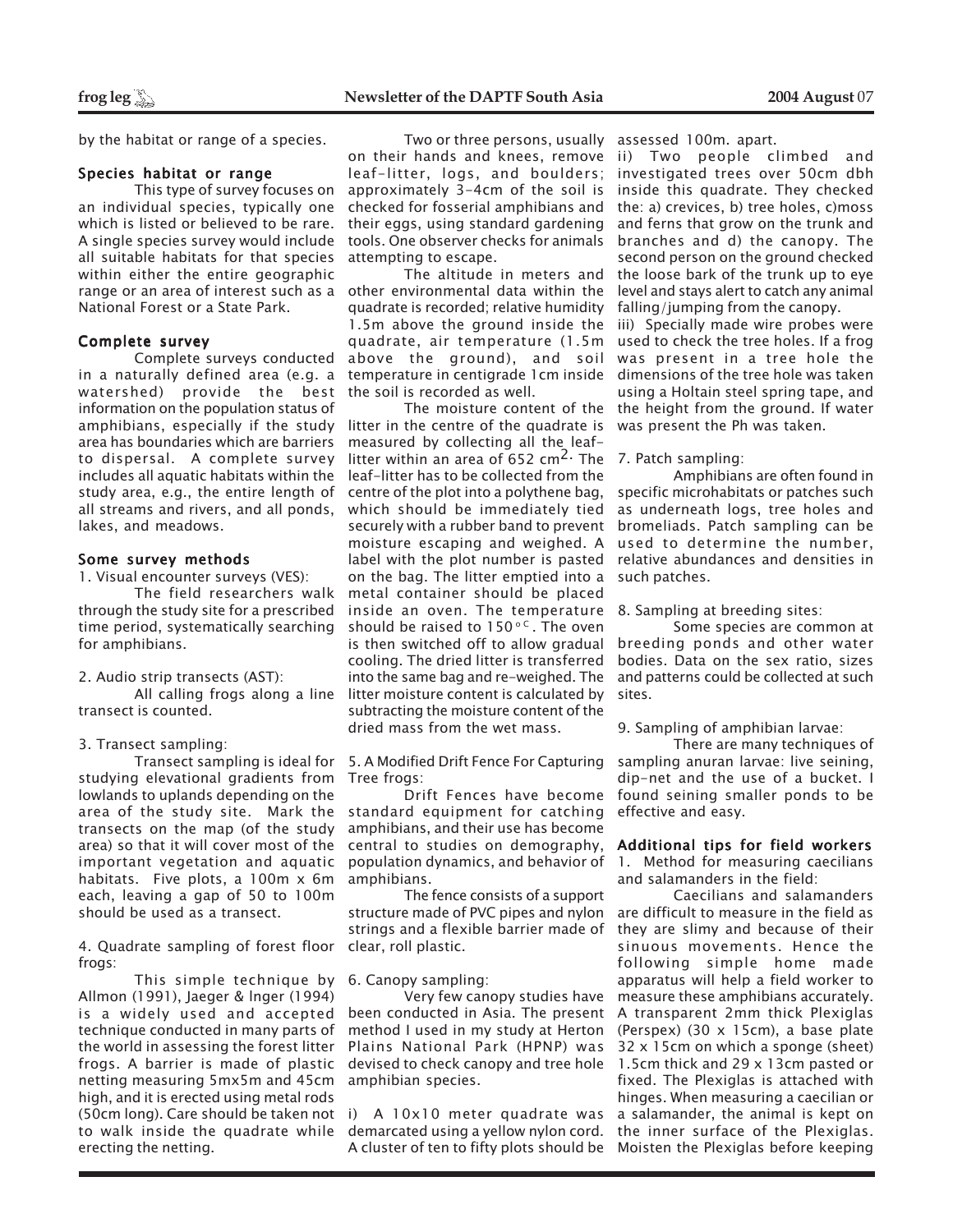the animal). Immediately cover the Photographic vouchers: specimen with the sponge surfaced plate. The stop bolts prevent the full weight of the cover pressing on the animal. Measurements, photographing and other observations could be conducted without handling and harming the animal.

2. Staging anuran embryos and larvae: The widely used key for staging anuran tadpoles is the Gosner's (1960) scale. I laminate this

3. Single hand restraining a frog or toad:

Hold the knee joint firmly between thumb and forefinger.

4. Marking techniques:

for use in the field.

- i. Toe clipping
- ii. Tattooing
- iii. Waistbands

iv. Photographic records of dorsal patterns

5. Stomach flushing:

The flushing apparatus consists of a syringe to which flexible tubing or a gastric canula is fixed. The frogs could be anesthetized using aqueous solution of tricaine methanesulfonate (1 g/l). However, I prefer not to anesthetize the animal.

# Voucher specimen

Fixation and preservation:

Voucher specimen should be initially kept in proper positions so that it could be studied easily, fingers and toes extended so that webbing is distinct. Most specimens in major museums are initially preserved in 10% formalin and later transferred to However, to prevent postmortem decomposition of soft amphibian tissues; and for rapid fixation the SSAR recommends formalin-alcohol-acetic acid (FAA) solution. Mix 10 parts of commercial (40%) formalin, 50 parts 95% alcohol (ethyl or isopropyl), 40 parts water and 2 parts glacial acetic acid (the acetic acid should be added just before use as it evaporates).

# Tissue samples:

One or two toe tips are sufficient for mitochondrial DNA analysis.

Good colour photographs of the dorsal, ventral and lateral aspect including the fingers and toes with webbing, could be used as a voucher if the authorities do not allow preservation of the specimens.

# Some Recommended References

Allmon, W.D. (1991). A plot study of forest floor frogs, Central Amazon, Brazil. Journal of Tropical Ecology 7: 503-522.

Burke, R.L. & S.R. Humphrey (1987). Rarity as a criterion for endangerment in Florida's fauna. *Oryx* 21(2): 97-102.<br>**Burke, R.L. (1991).** Relo

Relocations. repatriations and translocations of amphibians and reptiles: taking a broader view. Herpetologica 47(3): 350-357.

Bury, R.B. & P.S. Corn (1991). Sampling methods for amphibians in streams in the Pacific Northwest. United States Department of Agriculture, 29pp.

Donnelly M.A. & C. Guyer (1994). Markrecapture, pp.183-200. In: Heyer et al Measuring and Monitoring Biological Diversity: Standard Methods for Amphibians. Smithsonian Institution Press.

Fellers, G.M. & K.L. Freel (1995). A standard protocol for surveying aquatic amphibians. United States Department of the Interior, 117pp.

French, D.D. (1994). Hierarchical richness index (HRI): a simple procedure for scoring 'richness', for use with grouped data. Biological Conservation 69: 207-212.

Gent, T. & S. Gibson (1998). Herpetofauna workers' manual. Peterborough, Joint Nature Conservation Committee 152pp.

Gosner, K.L. (1960). A simplified table for staging anuran embryos and larvae with notes on identification. Herpetologica 16: 183-190. Jaeger, R.G. & R.F. Inger (1994). Quadrate sampling, pp. 97-102. In: Measuring and Monitoring Biological Diversity: Standard Methods for Amphibians.

Heyer, W.A. et al. (Eds.) Measuring and Monitoring Biological Diversity: Standard Methods for Amphibians. Smithsonian Institute, USA.

Leclerc, J. & D. Courtois (1993). A simple stomach flushing method for ranid frogs. Herpetological review. 24(4): 142-143.

Magurran, A.E. (1998) Ecological diversity and its measurement. Croom Helm Limited, London, 179pp.

Murphy, C.G. (1993). A modified drift fence for capturing tree frogs. Herpetological review. 24(4): 143-145

Olson D.H., W.P. Leonard & R.B. Bury (1997). Sampling amphibians in lentic habitats: methods and approaches for the Pacific Northwest. Society for Northwest vertebrate Biology, Olympia, Washington, 134pp.

Pisani G.R. (1973). A guide to preservation techniques for amphibians and reptiles. Society for the Study of Amphibians and Reptiles. USA 22pp.

Rice, T.M. & D.H. Taylor (1993). A new method for marking waistbands to mark anurans. Herpetological Review 24(4): 141- 142.

Rodgem, W.A. (1991). Techniques for wildlife census in India, a field manual. Wildlife Institute of India, Dehra Dun, 82pp.

# Designing amphibian population monitoring protocol

# Karthikeyan Vasudevan

The importance of a "reliable" amphibian population monitoring protocol cannot be emphasized better in the wake of clearly documented amphibian declines globally (Houlahan et al., 2000). In the early 1990s there were intense debates on what 'amphibian declines' were and how one should differentiate them from human impacts and natural population fluctuations (Peclunan & Wilbur, 1994). Today, there is no doubt that 'amphibian declines' are unique and can be identified as distinct, from other forms of biological diversity loss. The progress of our understanding of the phenomenon has led to identifying causal mechanisms (Kiesecker & Blaustein, 1995; Daszak et al., 1999). The reports of amphibian declines have used variety of methods, those range from opportunistic records to rigorous experimental work or use of remote sensed data. Irrespective of the tool used to arrive at a judgement on 'amphibian declines' the primary objective of unambiguously documenting the change in amphibian population remains unchanged. This has thrown a challenge to herpeto-logists round the world to carry out intensive surveys using appropriate monitoring designs. The appropriateness of any monitoring design depends on the objective(s) of the study, the method(s) to be employed, and the amphibian(s) in question. However, there are some overriding factors that need to taken into consideration during the design of a protocol, which we will discuss here.

# More the merrier

Every study will aim to sight as many target groups as possible. The primary consideration for the choice of a method should be 'Increase Detection'. Increased observations on the species will provide a better insight to the researcher about the biology of the species. The biologist should view any method that provides poor detection seriously and consultation with other biologists and a statistician is recommended. Too many zero detections in the data set will increase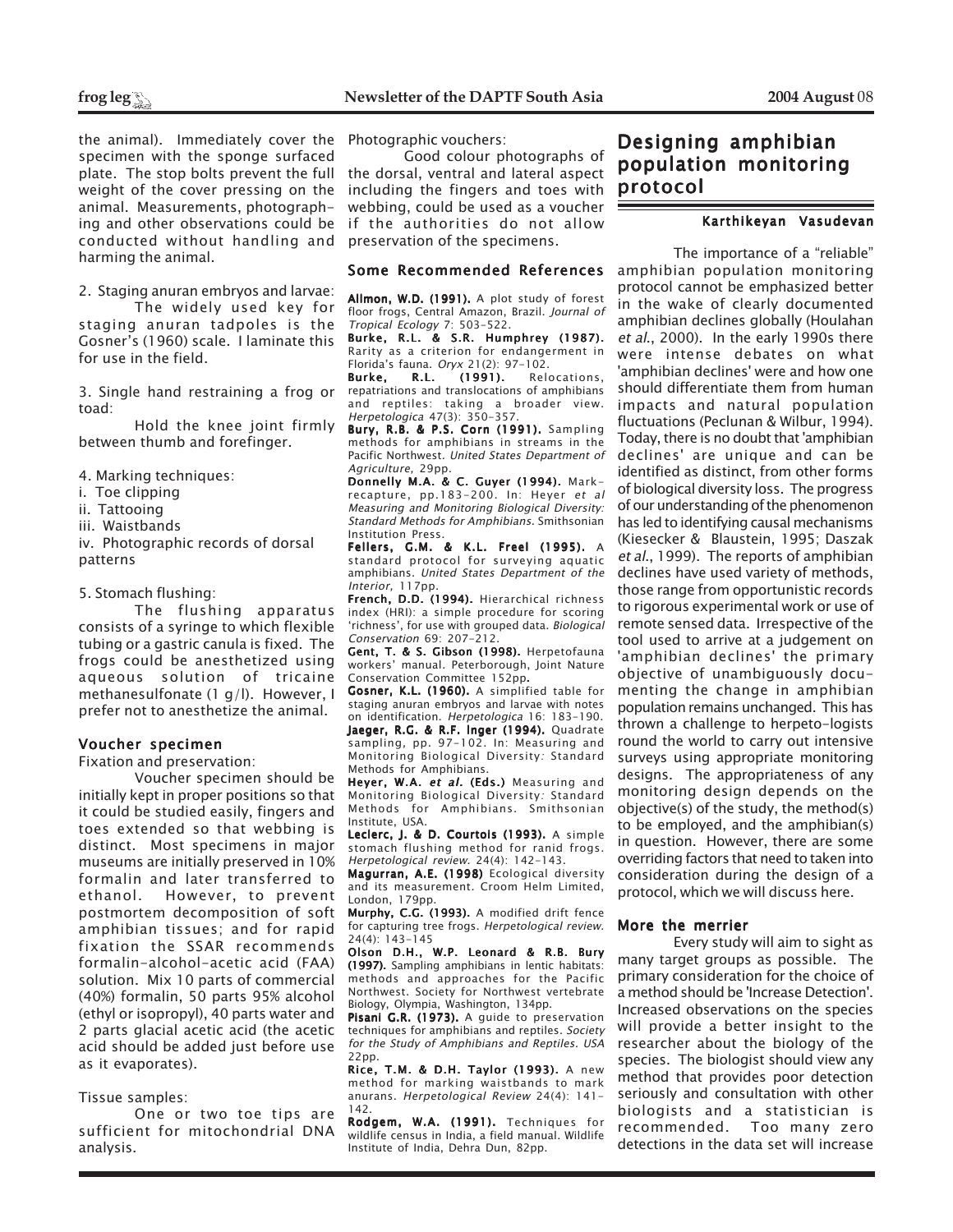the variance and result in an inaccurate estimate. Stratification of sampling can be a choice that one might want to explore.

Improvisation is key to solving this problem, statisticians have a great deal of theoretical knowledge on addressing issues related to low detection. The use of adaptive cluster sampling is an example of such improvisation (Vasudevan et al., 1999).

# Blind man's bluff

Recently, some statisticians opened the Pandora's box by highlighting the significance of spatial autocorrelation and its implications at arriving at reliable estimates. Why is that the poor biologist is always pinned against the wall? Biologists should tread carefully during the early stages of any study. One should ensure that the sampling is randomized so that each data point is providing a measure that reflects the 'true estimate' and the variation associated with it. Randomization is a painful process if one were roughing it out on the mountains looking for frogs, but it should be better to go through it than get nailed by the number pundits at the end of the study.

# Doing the same thing again and again

arduously keeping counts of frogs in a pitfall trap, but these counts are within a sample. A 'large sample' will have several counts of animals repeated in a way that the mean of the sample will reflect a reliable estimate of the abundance of the frog in that area. If the same biologists asks what is a 'large sample'? The answer to this question is not easy. The size of a sample is inversely related to the amount of variability it captures. A statistician might go ahead and suggest that data based on counts in samples would tend to be normally distributed when samples are greater than 40. However, this is not thumb rule, one needs to examine the data as it is being collected. It varies with the target population and how heterogeneous it is.

# The data dart board example

'Precision and accuracy' are two important attributes of a sample. How best the sample describes the 'universe' rests on these two attributes. Both precision and accuracy are desirable and should be aimed during any sampling design. However, in most studies in field biology accuracy is desired over precision. Monitoring protocols should build in these attributes to the sample in order to achieve successful results.

# When everything else remains constant

Not all relationships in the data can be meaningful and can be attributed as causal mechanisms to the change documented in the population of amphibians. In order to tease out 'real causal relationships' one has to sieve the data through filters called 'controls'. In effect, these controls refine the analysis and remove extraneous influence on the data other than those that one wants to explore a causal relationship. Again one's wisdom during designing comes into fore, prior knowledge of the system plays a very important role. In the case of amphibian declines there are some good examples of this (Broomhall et al., 2000). Statistical tests cannot take care of the problem of interfering variables if proper controls are not built in the sampling design in the first place.

# Ten most often committed mistakes

A researcher might be 1. Sample only in places where the animal is found.

> 2. Continue the same sampling strategy when one has poor detections.

3. Stratify sampling without prior knowledge of the distribution of the target species.

4. Sample at constant intervals or proportions.

5. Few replicates and numerous pseudoreplicates.

6. Checking variance in data, when the period for data collection is over. 7. Statistical tests and software's are godly things; they will rectify all the above mistakes.

8. Avoid complications by not providing controls.

9. Null models are too much maths just discard them.

10. The results should always comply with the findings by renowned or reputed biologists. If not the data is faulty.



### REFERENCES

Houlahan J,E., C.S. Findlay, B.R. Scmidt, A.H. Meyer and S.L. Kuzmin (2000). Quantitative evidence for global amphibian population declines. Nature 404: 752-755.

Peclunan, J.H.K., H.M. Wilbur (1994). Putting declining amphibian populations in perspective: natural fluctuations and human impacts. Herpetological 50: 65-84.

Kiesecker, J.M. and A.R. Blaustein (1995). Synergy between UV-B. Radiation and a pathogen magnifies amphibian embryo mortality in nature. PNAS 92:11049,11052.

Daszak, P., L. Berger, A.A. Cunningham, A.D. Hyatt, D.E. Green, and R. Spear (1999). Emerging infectious diseases and amphibian population declines. Emerging Infectious Diseases 5: 735-748.

Vasudevan K., R. Chellam and A. Kumar (1999). Structure and composition of forest floor amphibians in Kalakkad-Mundanthurai Tiger Reserve. Current Science

Broomhall, S.D., W.S. Osborne, and R.B. Cunningham (2000). Comparative effects of ambient Ultraviolet-B radiation on two sympatric species of Australian frogs. Conservation Biology 14: 420-427.



# Decline of Rana taipehensis population in southern Assam

# Mithra Dey

Senior Lecturer, Department of Zoology, G.C. College, Silchar 788004, India.

Email: mdey\_19@ indiatimes.com

The northeastern region of India has been identified as one of the global biodiversity hot spots and is the home of about 72 species of amphibians (Chanda, 2002). The Barak Valley of southern Assam comprises three districts, viz., Cachar, Hailakandi and Karimganj (24°82' & 25°82'N and 92°15' & 93°15'E) and abounds in wetlands of various sizes, formed in the flood plains of River Barak and its tributaries, with low hills strewn inbetween. The myriad freshwater ecosystems along with thick tropical vegetation offer excellent habitats for anurans. During a survey conducted between November 1996 and December 2002, in this region ten species of anurans belonging to eight genera and four families where recorded (Table 1). These include Microhyla ornata, Kaloula pulchra, Euphlyctis cyanophylictis, Fejervarya limnocharis, Hoplobatrachus tigerinus, Rana taipehensis, Polypedates leucomystax,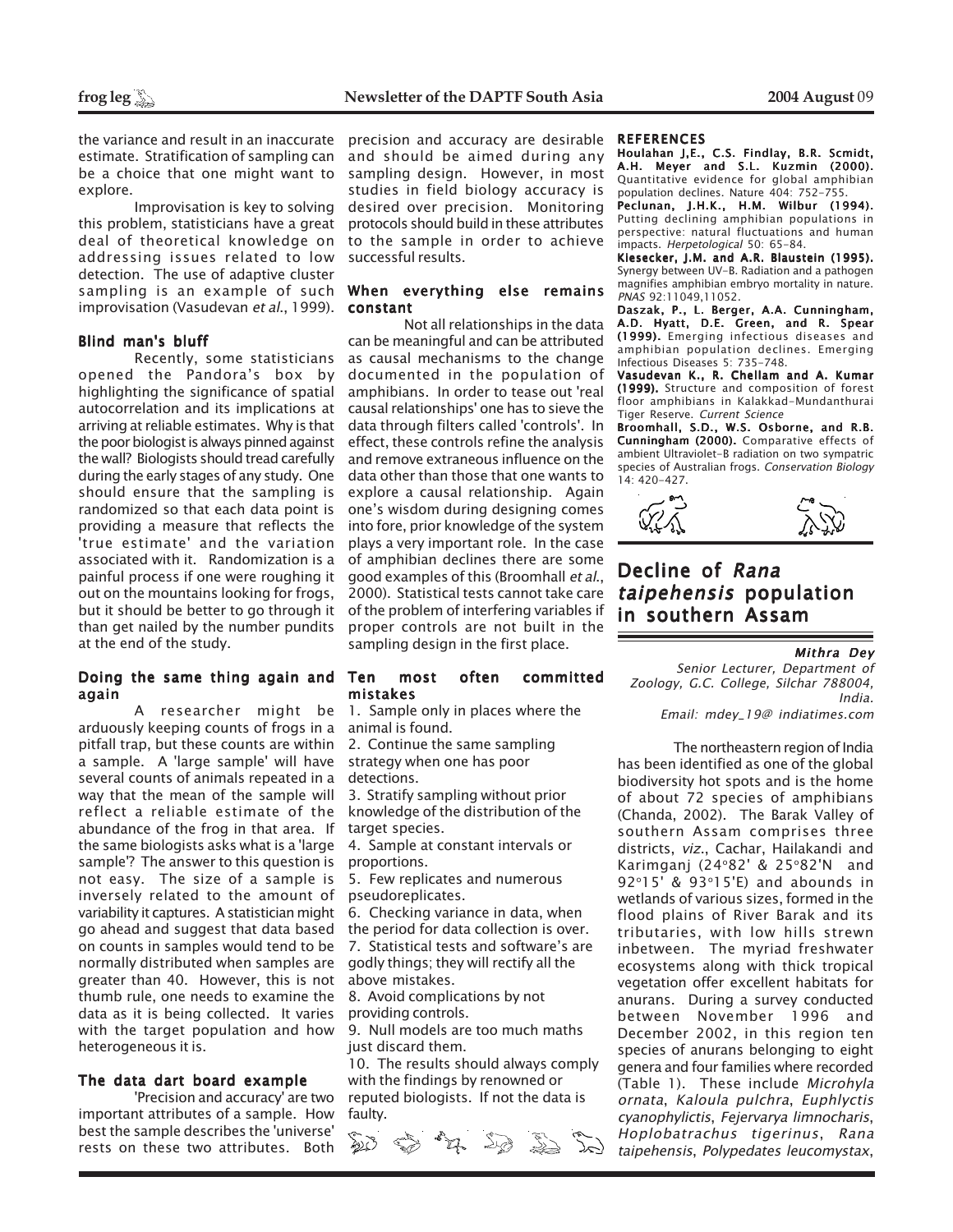Bufo melanostictus, Rana sp. 1 and Rana Kamrup District of Assam. sp. 2.

Rana taipehensis belonging to Family Ranidae was caught from a low lying marshy area in Silchar (24°50'N, 92° 51'E) in Cachar District. The area is thickly vegetated with Enhydra fluctuans, Commelina benghalensis, Eclipta prostrata and Eicchornia sp. This was the only habitat from which the frog was collected out of the total 41 sites surveyed. The number of specimens caught was only three (one in March 1997 and two in March 1998) and has not been sighted since then. (One of the specimens was deposited at ZSI Kolkata ZSI-A9090, one retained by the author and one was released in its habitat).

The limited number of specimen caught and the restricted distribution observed indicates that this species has a habitat preference

The primary reason for decline is habitat destruction due to urbanization and increasing human settlement. In addition, improper waste disposal like polythene bags plastics etc, into the unused ponds as well as the marshy habitat is resulting in loss of breeding grounds. It is therefore essential to develop awareness among the local residents regarding the conservation of this species and also give protection to the habitat in which it was found. It is also suggested that artificial rearing of this species can be taken up to prevent its total loss from this area.

### ACKNOWLEDGEMENT

I am grateful to Dr. S.K. Chanda, Zoological Survey of India, Kolkatta for identifying the Rana taipenhensis specimens and I also gratefully acknowledge UGC for financial assistance.

Table 1: Anuran species of Barak Valley recorded during November 1996-December 2002

| <b>Species</b>                                                                                                                                                                                     | <b>Registration</b> No. Status                                                      |                          |
|----------------------------------------------------------------------------------------------------------------------------------------------------------------------------------------------------|-------------------------------------------------------------------------------------|--------------------------|
| Family: Bufonidae<br>1. Bufo melanostictus Schneider 1799                                                                                                                                          | ZSI A 9092, 9093                                                                    | Abundant                 |
| Family: Ranidae<br>2. Euphlyctis cyanophlyctis Schneider 1799<br>3. Fejervarya limnocharis Gravenhorst, 1829<br>4. Hoplobatrachus tigerinus Daudin, 1803<br>5. Rana taipehensis Van Denburgh, 1909 | ZSI A 9076, 9081-86 Abundant<br>ZSI A 9087, 88 Abundant<br>ZSI A 9089<br>ZSI A 9090 | Common<br>Very rare      |
| Family: Microhylidae<br>6. Kaloula pulchra Gray, 1831<br>7. Microhyla ornata Dumeril & Bibron, 1841                                                                                                | ZSI A 9094<br>ZSI A 9080, 9079                                                      | Rare<br>Rare             |
| Family: Rhacophoridae<br>8. Polypedates leucomystax Gravenhorst, 1829 ZSI A 9091<br><i>9. Rana</i> sp. 1<br>10. Rana sp 2                                                                          |                                                                                     | Abundant<br>Rare<br>Rare |

and is becoming rare in this area. The sight from which this specimen was recorded is being drastically altered due to construction of a residential complex. Silchar is rapidly undergoing urbanization and low lying areas are being reclaimed for development. Ahmed and Goswamy(1999) also observed Rana taipehensis to be a rare species in and around Guwahati, Assam. Subsequently, Dahmer et al., (2001) assigned this species threatened status and recommended statutory protection in Hong Kong while Li Yi Cheng and Lin Hua Chin (2002) reported it as Vulnerable with restricted distributed from Taiwan. However, Choudhury et al. (2001) have observed it to be abundant in

### **REFERENCES**

Ahmed, M. and U.C. Goswami (1999) Amphibians in and around Gauhati University, Guwahati, Assam. Frogleg 3(2): 3 Chanda, S.K. (2002). Northeast India is one of the biodiversity hotspots conservation sites of the world. Frogleg 10: 10. Choudhury, N.K., B. Hussain, M. Baruah, S. Saikia and S. Sengupta (2001). Fauna of Kamrup District, Assam, with notes on their natural history. Ha-

madryad 26(2): 276-282. Dahmer, T.D, K.H. Kai and M.L. Felley (2001). Porcupine, Newsletter of the Deptt. of Ecology and Biodiversity, Univ. of Hong Kong.

Cheng, L.Y. and L.H. Chin (2002). Program of Taipei Grass Frog (Rana taipehensis) in situ. Taipei Zoo, Taiwan in Zoo's Print XVII(11): 15.





# Hoplobatrachus crassus swallowing a Polypedates maculatus in Sri Lanka

# Roshan K. Rodrigo, V.A.M.P.K Samarawickrama, Naalin Perera, M. Sandun, J. Perera, T.N. Peries and C.N.B. Bambaradeniy

IUCN-The World Conservation Union, 53, Horton Place, Colombo 07, Sri Lanka. Email: rodrigo\_roshan@hotmail.com

The observation was made on 2 November 2002 in Kalametiya Wildlife Sanctuary around 2030hr. The location was adjacent to the road leading to Kiula -Kalametiya fishing harbour and the habitat was a seasonal pond. The shallow pond had accumulated water from the mid inter-monsoon showers. Grasslands and scrublands were the surrounding vegetations. Species identification was done by their colour patterns and other morphological character based on Dutta and Manamendra-Arachchi (1996). Prey (P. maculatus) was identified before it was swallowed; its colour pattern and well developed disk on tips of digits.

An adult H. crassus (Jerdon's Bull Frog) was swallowing another adult P. maculatus (Chunam Tree-frog) at the edge of the pond. P. maculatus was being swallowed slowly from its head end. Swallowing took place for about 8 minutes. Microhyla ornata (Ornate narrow mouth frog), Fejervarya limnocharis (Common paddy field frog) and Uperodon systoma (Balloon frog) were also recorded from the same pond during the time of observation. Most amphibian larvae are cannibalistic (Pough et al., 2001). Bambaradeniya (1997) had recored a H. crassus swallowing a microhylid (Microhyla rubrum) in a rice field at Bathalagoda, Sri Lanka.

### ACKNOWLEDGEMENT

I would like to thank Dr. Deepani Jayantha for her kind assistance to prepare this short communication.

# **REFERENCES**

Bambaradeniya, C.N.B. (1997). Observation of a Ranid (Hoplobatrachus crassus) swallowing a Microhylid (Microhyla rubrum). Lyriocephalus 3(2): 32.

De Silva, A. (1996). The herpetofauna of Sri Lanka: a brief review. Published by the author, pp. 38-43.

Dutta, S.K. and K. Manamendra–<br>Arachchi (1996). *The Amphibian Fauna of* Sri Lanka. The Wildlife Heritage Trust, Sri Lanka. Pough, F.H. et al. (2001). Herpetology, pp. 436-437. 2nd Edition. Prentice-Hall, Inc. New Jersey.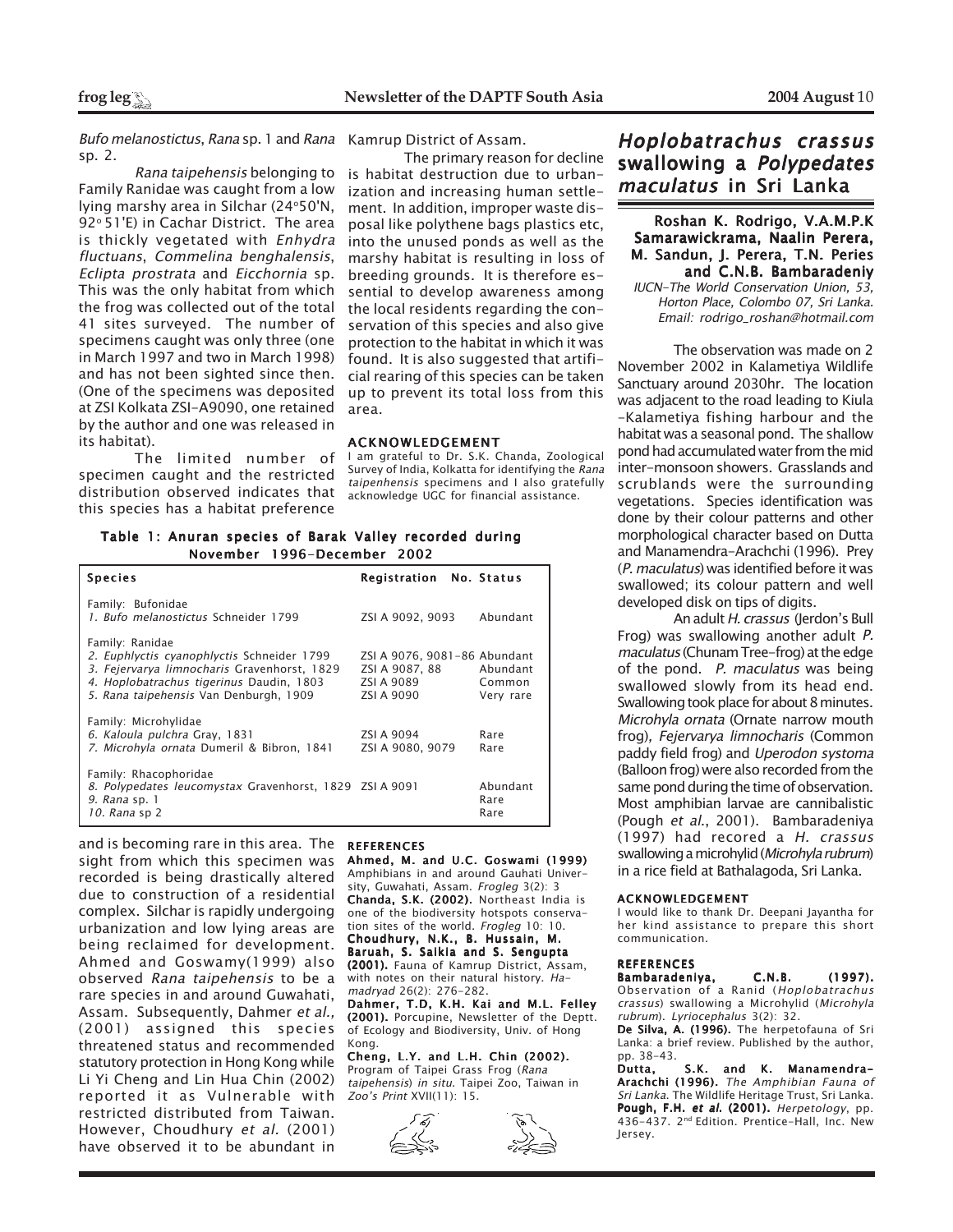# ABSTRACTS FROM VARIOUS JOURNALS

# Conservation Biology, 2001, 15(4): 903-913

# Amphibian declines and environmental change: Use of remote-sensing data to identify environmental correlates

Cynthia Carey, W. Ronald Heyer, John Wilkinson, Ross A. Alford, J.W. Arntzen, Tim Halliday, Laura Hungerford, Karen R. Lips, Elizabeth M. Middleton, Stan A. Orchard & A. Stanley Rand

Populations of many amphibian species are declining worldwide, and a few species appear to have become extinct. In an attempt to evaluate the potential usefulness of remotesensing techniques as a tool for identifying the causes of these declines, we compiled a database that contains descriptions of 120 localities, both at which declines have been documented and at which no declines are yet known. The number of species involved, dates and degree of declines, habitat characteristics, and other factors are provided for each locality. Four relatively undisturbed areas in northeastern Australia, Costa Rica-Panama, central Colorado, and Puerto Rico were chosen for examination of environmental correlates coincident with mass mortalities at these localities. We used data predicted by models or collected by satellites, airplanes, or direct sampling on the ground to evaluate variations over time in temperature, precipitation, wind direction, UV-B radiation, and concentrations of certain contaminants at these sites. We asked whether unusual changes in these environmental variables occurred either just in advance of or concurrent with dates of amphibian mass mortalities. The variation in certain environmental variables documented by others (Alexander & Eischeid 2001; Middleton et al. 2001; Stallard 2001 [all this issue] appears unlikely to have directly caused amphibian deaths. But correlations between these environmental changes and the occurrence of amphibian die-offs invite further investigation into synergistic interactions among environmental variables and possible indirect causal relationships.

# Conservation Biology, 2001, 15(4): 914-929 Evaluating ultraviolet radiation exposure with satellite data at sites of amphibian declines in Central and South America

Elizabeth M. Middleton, Jay R. Herman, Edward A. Celarier, John W. Wilkinson, Cynthia Carey & Robert J. Rusin

---------------------------------

Many amphibian species have experienced substantial population declines or have disappeared altogether during the last several decades at a number of amphibian survey sites in Central and South America. Our study addresses the use of trends in solar UV-B radiation exposure (280-320 nm) at these sites over the last two decades, derived from the Total Ozone Mapping Spectrometer satellite data. It is intended to demonstrate a role for satellite observations in determining whether UV-B radiation is a contributing factor in amphibian declines. We used these data to calculate the daily erythemal (sunburning)) UV–B, or UV–B<sub>ery</sub> exposure at the latitude,<br>longitude and elevation of each of 20 survey sites. The annually averaged UV-B<sub>ery</sub> dose,as well as the maximum values, have<br>been increasing in both Central and South America, with higher levels reached at the Central American sites. The annually averaged UV-B<sub>ery</sub> exposure increased significantly from 1979-1998 at all 11 Central American sites we examined ( $r^2$  =0.60-0.79; p d" 0.015) with smaller but significant increases at five of the nine South American sites  $(r^2=0.24-0.42;p \, d^{\prime\prime} 0.05)$ . The number of days having the highest UV-B exposure (e"6.75 kJ/m<sup>2</sup>/day) increased in both regions from  $\leq$  40 days per

year to approximately 58 days per year in 1998 ( $r^2$  = 0.24-0.42; p d" 0.001). In Central America, the contribution of these very high UV-B<sub>ery</sub> total increased from approximately 5 to<br>approximately 15% over the 19-year period, but actual daily exposures for each species are unknown. A UV-B ratio, the highest monthly UV-B exposure relative to the annual average for the highest UV-B category (e" 6.75 kJ/m2), increased in both regions over this time period ( $r^2 = 00.73$ ; p d" 0.001). This UV index was consistently higher for Central America, where species declines have been the most severe. These results should justify further research into whether UV-B ery radiation plays a role in amphibian population declines and extinctions. We discuss synergy among UV-B radiation and other factors, especially those associated with alterations of water chemistry (e.g., acidification) in aqueous habitats.

# Conservation Biology, 2001, 15(4): 943-953 Possible environmental factors underlying amphibian decline in eastern Puerto Rico: analysis of U.S. government data archives Rober F. Stallard

--------------------------------

The past three decades have seen major declines in populations of several species of amphibians at high elevations in eastern Puerto Rico, a region unique in the humid tropics because of the degree of environmental monitoring that has taken place through the efforts of U.S. government agencies. I examined changes in environmental conditions by examining time-series data sets that extend back at least into the 1980s, a period when frog populations were declining. The data include forest cover; annual mean, minimum, and maximum daily temperature; annual rainfall; rain and stream chemistry; and atmospheric-dust transport. I examined satellite imagery and air-chemistry samples from a single National Aeronautics and Space Administration aircraft flight across the Caribbean showing patches of pollutants, described as thin sheets or lenses, in the lower troposphere. The main source of these pollutants appeared to be fires from land clearing and deforestation, primarily in Africa. Some pollutant concentrations were high and, in the case of ozone, approached health limits set for urban air. Urban pollution impinging on Puerto Rico, dust generation from Africa (potential soil pathogens) and tropical forest burning (gaseous pollutants) have all increased during the last three decades, overlapping the timing of amphibian declines in eastern Puerto Rico. None of the data sets pointed directly to changes so extreme that they might be considered a direct lethal cause of amphibian declines in Puerto Rico. More experimental research is required to link any of these environmental factors to this problem.

<u>\_\_\_\_\_\_\_\_\_\_\_\_\_\_\_\_\_\_\_\_\_\_\_\_\_\_\_\_\_\_\_</u>

Conservation Biology, 2001, 15(4): 930-942 Climate variability in regions of amphibian declines Michael A. Alexander & Jon K. Eischeid

We explored the relationship between amphibian declines and climate variations in Colorado (U.S.A), Puerto Rico, Costa Rica-Panama and Queensland (Australia) through two sources of data: output from the National Center for Environmental Prediction "reanalysis system" and area-averaged station data. The reanalysis system merges observations from airplanes, land stations, satellites, ships, and weather balloons with output from a weather-forecast model to create global fields of atmospheric variables. Station data consisted of temperature and precipitation measured with thermometers and rain gauges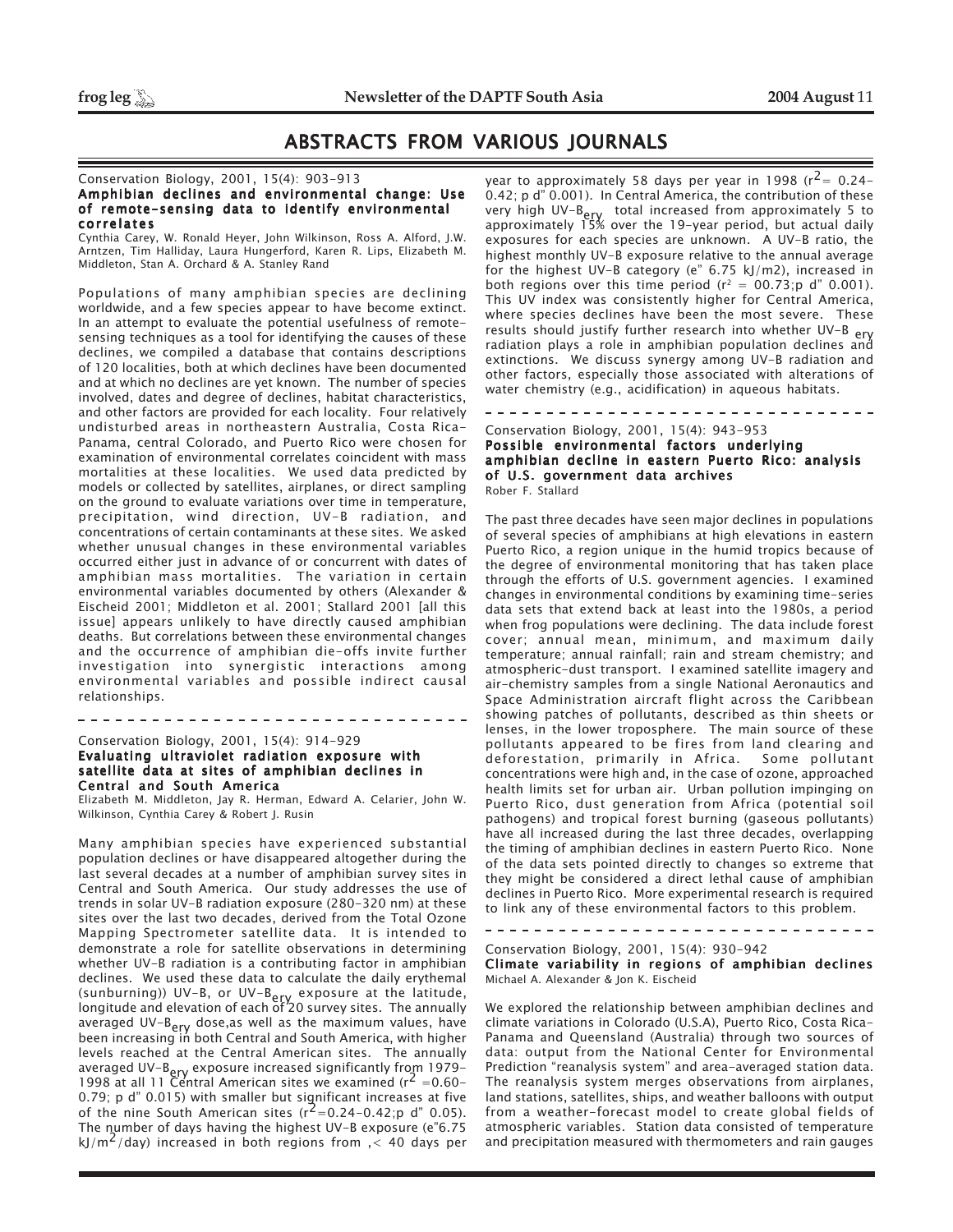at fixed locations. Temperatures were near normal in Colorado when the amphibian declines occurred in the 1970s, whereas in Central America temperatures were warmer than normal, especially during the dry season. The station data from Puerto Rico and Australia indicated that temperatures were above normal during the period of amphibian declines, but reanalysis did not show such a clear temperature signal. Although declines occurred while the temperature and precipitation anomalies in some of the regions were large and of extended duration, the anomalies were not beyond the range of normal variability. Thus, unusual climate, as measured by regional estimates of temperature and precipitation, is unlikely to be the direct cause of amphibian declines, but it may have indirectly contributed to them. Previous researchers have noted that the declines appear to have propagated from northwest to southeast from Costa Rica to Panama and from southeast to northwest in Queensland, Australia. Wind has the potential to transport pathogens that cause amphibian mortality. The mean direction of the near-surface winds tended to parrallel the path of amphibian declines from July-October in Central America and from May-July in Australia. The wind direction was highly variable, however, and the propagation rate of amphibian declines was much slower than the mean wind speed. In addition, the most likely pathogen is a chytrid fungus that does not produce desiccation-resistant spores. Thus, if wind is involved in the progpagation of amphibian declines, it is through a complex set of processes.

Conservation Biology, 2001, 15(4): 1175-1178 Climate warming and calling phenology of frogs near Ithaca, New York, 1900-1999 James P. Gibbs & Alvin R. Breisch

-----------------------

Because ambient temperature strongly influences reproduction in frogs, the seasonal timing of frog calling provides a sensitive index of biotic response to climate change. Over the last century, daily temperatures increased during 5 of the 8 months key to gametogenesis in frogs and toads near Ithaca, New York (U.S.A). Earliest dates of calling frogs recorded by Albert Hazen Wright between 1900 and 1912 near Ithaca were compared to those from the New York State Amphibian and Reptile Atlas Project for 1990-1999 for the three countries surrounding Ithaca. Four species are now calling 10-13 days earlier, two are unchanged, and none is calling later. The data suggest that climate has warmed in central New York State during this century and has resulted in earlier breeding in some amphibians - a possible first indication of biotic response to climate change in eastern North America.

Conservation Biology, 2001, 15(4): 1064-1070 Transfer of a pathogen from fish to amphibians Joseph M. Kiesecker, Andrew R. Blaustein & Cheri L. Miller

Ecological studies of exotic species focus primarily on how invaders directly affect particular resident species. In contrast, little is known about the indirect effects of introduced species on native communities, including how pathogens may be spread by introduced species. We provide evidence suggesting that introduced fish may serve as a vector for a pathogenic oomycete, Saprolegnia ferax, that has been associated with embryonic mortality of amphibians in the Cascade Mountains of Oregon, U.S.A. In laboratory experiments, mortality induced by S. ferax was greater in western toad (Bufo boreas) embryos exposed directly to hatchery-reared rainbow trout (Oncorhynchus mukiss) experimentally infected with S. ferax and hatchery reared trout not experimentally infected than in

control embryos. Embryos also developed significant S. ferax infections when raised on soil that was exposed to trout experimentally infected with S. ferax Furthermore, toad embryos exposed to S. ferax isolated from sites where Saprolegnia outbreaks are common experienced higher mortality than embryos exposed to S. ferax isolated from sites where Saprolegnia outbreaks have not occurred. Given the widespread practice of introducing hatchery-reared fishes, we suggest that fish used in stocking programs could be an important vector for diseases responsible for amphibian losses.

Conservation Biology, 2001, 15(4): 1071-1078 Effects of road traffic on two amphibian species of differing vagility

Laurie W. Carr & lenore Fahrig

Vehicular traffic can be a major source of mortality for some species. Highly vagile organisms may be at a disadvantage in landscapes with roads because they are more likely to encounter roads and incur traffic mortality. To test this prediction, we assessed the population abundance of two anuran species of differing vagility, the leopard frog (Rana pipiens, more vagile) and the green frog (Rana clamitans, less vagile), at 30 breeding ponds. Traffic density, an index of the amount of potential traffic mortality, was measured in concentric circles radiating from the ponds out to 5 km. We conducted multiple linear regressions relating population abundance to traffic density, pond variables, and landscape habitat variables and found that leopard frog population density was negatively affected by traffic density within a radius of 1.5 km. There was no evidence that the presence of vehicular traffic affected green frog populations. These results suggest that traffic mortality can cause population declines and that more vagile species may be more vulnerable to road mortality than less vagile species.

Conservation Biology, 2001, 15(4): 1079-1090

Edge effects on lizards and frogs in tropical forest fragments

Martin A. Schlaepfer & Thomas A. Gavin

We investigated whether forest-pasture edges affect the distribution of an assemblage of smaller vertebrate ectotherms in a consistent and predictable manner. We describe the abundance and distribution of two species of anoline lizards (Norops) and five species of leaf-litter frogs (Eleutherodactylus) along the edges and in the interiors of nine forest fragments near Las Cruces, Costa Rica. Over 4 months, we surveyed 44 pairs of plots by visual encounter. In each pair of plots, one was immediately adjacent to the pasture and the second was within the forest "interior". Both plots of a pair were searched simultaneously. This block design controlled for the effects of weather, topography, and searcher ability. The distribution of all species was highly variable with respect to edges. Only two species of frogs, Eleutherodactylus podiciferus and E. cruentus, were significantly more abundant in interior plots than in edge plots, although not consistently so. Both species of Norops lizards were more abundant in interior plots than in edge plots, although not consistently so. Both species of Norops lizards were more abundant along forest edges during the dry season. Both Norops species and several Eleutherodactylus species, however, appeared to become more abundant in the forest interior after the onset of the wet season, suggesting a seasonal edge effect. In Norops polylepis, the most abundant anole, rates of ectoparasitism were lower along edges than in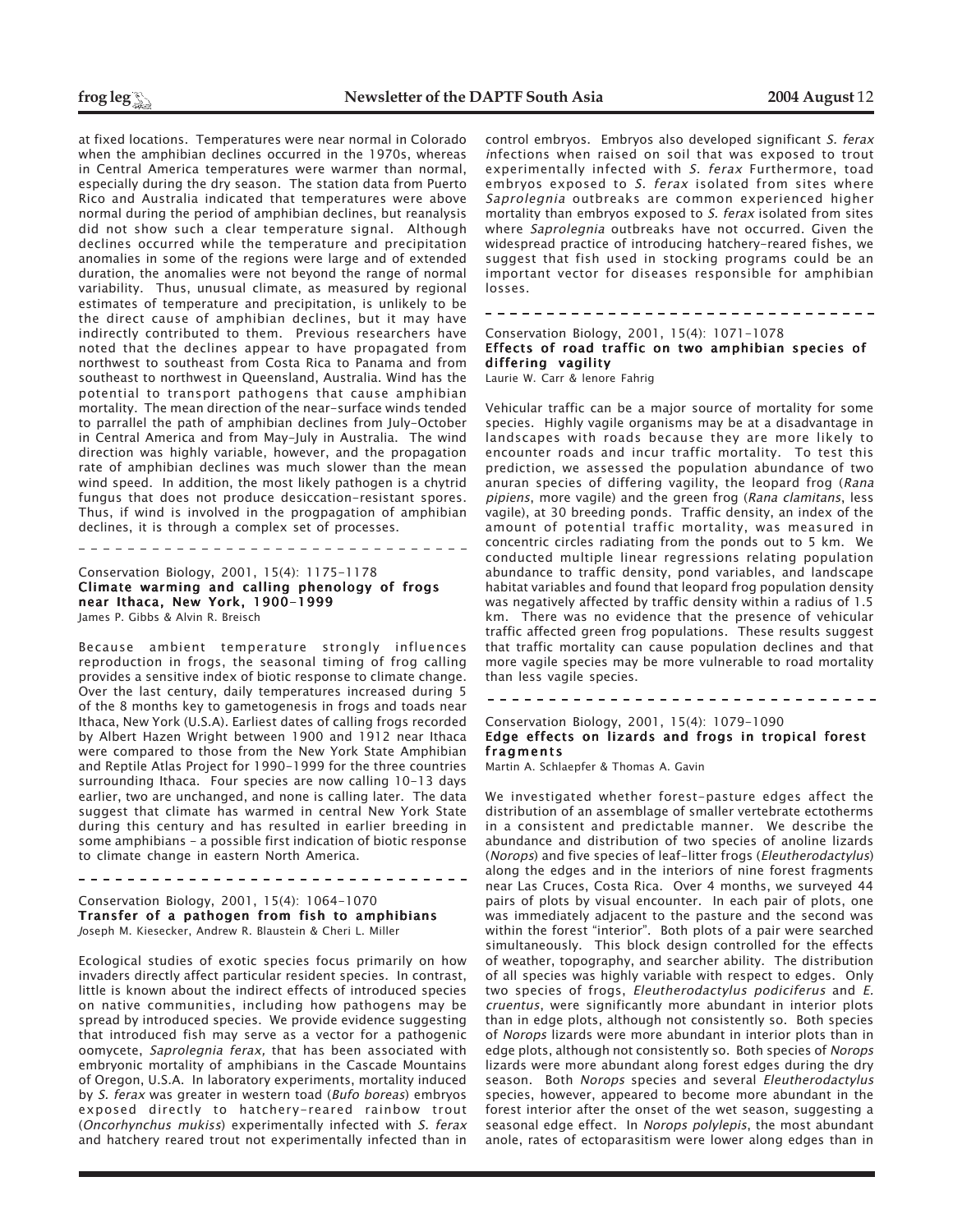forest interiors. The magnitude of the edge effect on any one species was not influenced by the size of fragments or by the distance of the interior plot from the nearest edge. We believe that edge effects should not be defined by the distance to which they are detected. Rather, they should be viewed as highly dynamic in space and time; taxa appear to respond to different components of edge effects according to their particular biological requirements.

----------------------------

Zoos' Print Journal, 2002, 17(3): 723-728

# A redescription of Gegeneophis carnosus (Beddome, 1870) (Amphibia: Gymnophiona)

G.M. Malathesh, K.R. Gundappa, S. Ravichandra Reddy & Katre Shakuntala

Eight specimens of the lesser known Gegeneophis carnosus (Beddome) sighted and collected during June-September 1996 from the General Cariappa Biodiversity Park at Madikeri, Karnataka State, India are redescribed with details of their morphology, morphometry and comparative taxonomic analysis. The species appears to be an altitudinal one, restricted in its distribution to the wet semi-evergreen forest range of the Western Ghat belt of Kerala and Karnataka and inhabits a unique cryptic subterranean habitat.

# Zoos' Print Journal, 2002, 17(3): 735-740

An overview of amphibian fauna of Maharashtra State A.D. Padhye & H.V. Ghate

There are 43 species of amphibia in Maharashtra State of the 224 species found in India, distributed among six different families as: Icthyophiidae, Caecilidae, Bufonidae, Microhylidae, Ranidae and Rhacophoridae. Out of seven genera endemic to the Western Ghats, three are represented in Maharashtra State.

\_\_\_\_\_\_\_\_\_\_\_\_\_\_\_\_\_\_\_\_\_\_\_\_\_\_\_\_\_\_\_\_\_\_\_\_\_

# Zoos' Print Journal, 2002, 17(4): 757-763 An overview of amphibian fauna of Pune District with special reference to their status in and around Pune City

A.D. Padhye, Mukul Mahabaleshwarkar & H.V. Ghate

For the last 30 years, Pune has been a center of industrialization and concomitant urbanization. As a result the city is rapidly growing, in size as well as in population, at the cost of its environment. This has severely impacted the flora and fauna of the city and its outskirts. We have been studying the impact of urbanization on amphibians for the last few years. Our studies reveal that there has been a loss of one-third of amphibian species from the city area in the last 25 years, mainly due to habitat destruction. The situation is similar in other townships throughout Pune District.

# Zoos' Print Journal, 2003, 18(6): 1117-1125 Amphibian fauna of Nagaland with nineteen new records from the state including five new records for India

J. Meren Ao , Sabitry Bordoloi & Annemarie Ohler

The amphibian fauna of Nagaland is updated to 32 species, 19 of which are new to the state and five species, Megophrys wuliangshanensis, Megophrys glandulosa, Amolops viridimaculatus, Rana humeralis and Rhacophorus gongshanensis, are new to India. The elements that compose this fauna are complex and include species from Himalayan region from north-eastern montane region and also from the Indian subcontinent.

Zoos' Print Journal, 2002, 17(12): 951-953 A note on morphometry of tadpole and adult of Microhyla Ornata (Duméril & Bibron) (Anura:

Microhylidae) Mithra Dey and Abhik Gupta

The morphometry of the tadpole of Microhyla ornata (Duméril & Bibron) including morphometric measurements of adult, in addition to those made by earlier studies, were carried out in and around Silchar, Assam. These measurements were made in four developmental stages of tadpoles and in froglet and adult, with notes on their ecology. The morphological and morphometric changes associated with growth and metamorphosis and their possible adaptational significance are discussed.

# Zoos' Print Journal, 2003, 18(2): 1007-1010 Impact of some pesticides on the growth of tadpoles of common Indian toad Bufo Melanostictus Schneider

Mercy Mathew and M.I. Andrews

Impact of Organophosphate fungicide (Hinosan™) and Organochlorine (Endosulfan $\mathbb{M}$ ) on the growth of tadpoles of Bufo melanostictus was studied. The weight and length of tadpoles exposed to both Hinosan and Endosulfan decreased in all pesticide concentrations, (0.001 to 0.04ppm Endosulfan and 0.1 to 0.45ppm Hinosan) with maximum reduction on thirtieth day. Endosulfan was found to be more toxic than Hinosan to tadpoles of this toad.

# Zootaxa 2003, 351: 1–10 www.mapress.com/zootaxa/

# A new species of Gegeneophis Peters (Amphibia: Gymnophiona: Caeciliidae) from southern Maharashtra, India, with a key to the species of the genus

Varad Giri , Mark Wilkinson & David J. Gower

A new species of Indian caeciliid caecilian, Gegeneophis danieli (Amphibia: Gymnophiona), is described from a single specimen from the Western Ghats of southern Maharashtra. This distinctive species differs from all other Indian caeciliids in having more numerous secondary annuli that are not restricted to the posterior half of the body. A new key to the species of Gegeneophis is presented, and the diversity of the genus is briefly discussed.

Nature, 16 October 2003, 425: 711-714 www.nature.com/nature New frog family from India reveals an ancient biogeographical link with the Seychelles S.D. Biju & Franky Bossuyt

About 96% of the more than 4,800 living anuran species1 belong to the Neobatrachia or advanced frogs2–4. Because of the extremely poor representation of these animals in the Mesozoic fossil record, hypotheses on their early evolution have to rely largely on extant taxa. Here we report the discovery of a burrowing frog from India that is noticeably distinct from known taxa in all anuran families. Phylogenetic analyses of 2.8 kilobases of mitochondrial and nuclear DNA unambiguously designate this frog as the sister taxon of Sooglossidae, a family exclusively occurring on two granitic islands of the Seychelles archipelago8. Furthermore, molecular clock analyses9 uncover the branch leading to both taxa as an ancient split in the crown-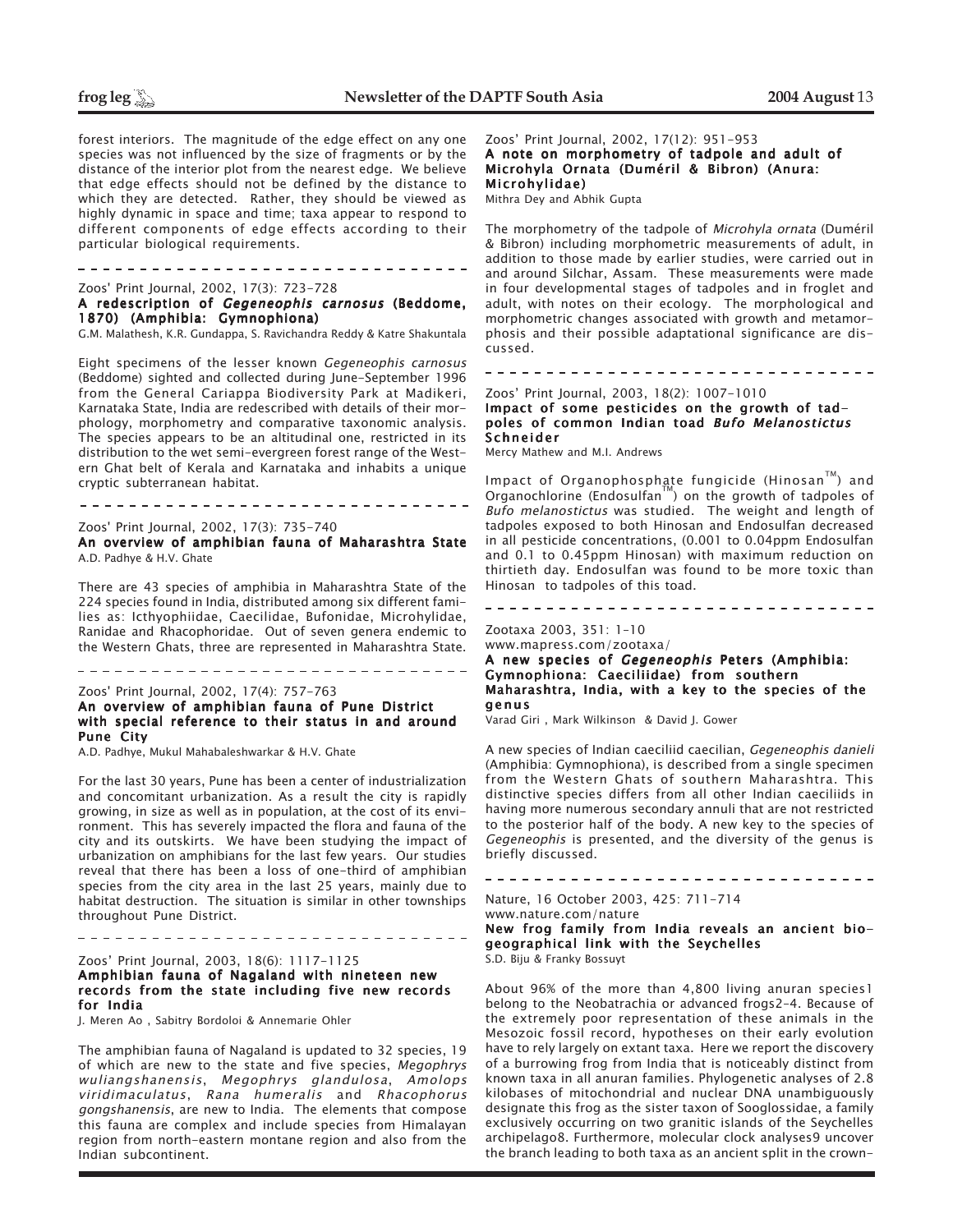group Neobatrachia. Our discovery discloses a lineage that may have been more diverse on Indo-Madagascar in the Cretaceous period, but now only comprises four species on the Seychelles and a sole survivor in India. Because of its very distinct morphology and an inferred origin that is earlier than several neobatrachian families10, we recognize this frog as a new family.

Current Science, 10 January 2004, 86(1): 211-216

### Jurassic frogs and the evolution of amphibian endemism in the Western Ghats Sushil K. Dutta, Karthikeyan Vasudevan, M. S. Chaitra, Kartik Shanker &

Ramesh K. Aggarwal

The diversity of frogs and toads (Anurans) in tropical evergreen forests has recently gained importance with reports of several new species1. We describe here a fossorial frog taxon related to the African Heleophrynidae and Seychellian Sooglossidae from the Western Ghats of India. This frog possesses a suite of unique ancient characters indicating that it is a transitional form between Archaeobatrachians and Neobatrachians. Molecular clock analysis based on the nucleotide diversity in mitochondrial 12S and 16S genes dates this frog as a Gondwana relic, which evolved 150–195 Mya during the mid-Jurassic period. With this taxon, the evolution of endemism in the Western Ghats and other Gondwana break up landmasses is now dated much before the Cretaceous–Tertiary boundary. We propose that sea level surges in the late Jurassic2 isolated tablelands creating insular amphibian fauna. Reduction in area may have promoted stochastic extinctions and resulted in amphibian endemism. Our study reinforces the conservation significance of the Western Ghats as major global hotspot of biodiversity. The habitat of this endemic amphibian lineage is currently endangered due to various upcoming dam projects, which is a cause of serious conservation concern.

Hamadryad, 2001, 26(2): 235-246 Description of advertisement calls of five Bufo species (Bufonidae) from South and South-east Asia.

----------------------------------

Stephane Grosjean & Alain Dubois

The advertisement calls of five Asian species of the genus Bufo are described, three of them (Bufo asper, Bufo parvus and Bufo stomaticus) for the first time. For each species, numerous temporal parameters are given, as well as the mean values of the frequency bands. Each call is illustrated by an oscillogram and a spectrogram, and is compared with available data from the literature for the calls of the same as well as closely-related species.

Hamadryad 2001, 26(2): 253-260 Herpetofaunal mortality on roads in the Anamalai hills, southern Western Ghats.

---------------------------------

S.P. Vijayakumar, Karthikeyan Vasudevan & N.M. Ishwar

We sampled road-killed amphibians and reptiles from the highway segments passing through rainforest fragments and tea gardens in the Anamalai hills in order to evaluate the effects of vehicular traffic on the herpetofauna. There was greater mortality among amphibians than reptiles due to vehicular movement. A total of 73 reptiles belonging to 24 species, 13 genera and seven families and 311 amphibians belonging to eight genera and five families killed on the highway were recorded. These figures included several endemic species of amphib-

ians and reptiles. Rainfall resulted in increased activity of amphibians and uropeltids, thereby making them vulnerable to road traffic. Amphibian roadkills were associated with coffee and forest habitats while reptiles were found most often in forested habitats. Road segments passing through tea plantations had the lowest number of amphibian and reptile roadkills compared with other vegetation categories. Possible explanations for differences in species richness and relative counts in the forest in relation to roadkill are discussed. The long-term effects of mortality due to roads is of conservation importance considering the low abundance of herpetofauna in the rainforests.

# Hamadryad, 2001, 26(2): 276-282

Amphibian fauna of Kamrup District, Assam, with notes on their natural history.

N.K. Choudhury, B. Hussain, M. Baruah, S. Saikia & S. Sengupta

The amphibian fauna of Assam state, north-eastern India has been poorly evaluated and so far, 30 species have been reported. Kamrup District of Assam with an area of 4,345 km2 shows a great diversity of habitats. In the present study, we report 20 species of amphibian from the District. This includes two species (Philautus garo and Ichthyophis garoensis) that are being reported for the first time the state.

# 

Hamadryad, 2002, 27(1):62-70

Rana (Hylarana) sensu Dubois (1992) in India and the identity of Hylorana tytleri Theobald, 1868. A. Ohler & P.K. Mallick

Morphometric comparison of frogs of the subgenus Rana (Hylorana) (s. str., Dubois, 1992) showed siginificant differences between the populations from West Bengal, India and those of Rana erythraea and Rana taipehensis from more eastern regions. Study of the holotype of Hylorana tytleri shows that for the Indian and Nepalese populations the name Rana (Hylarana) tytleri is available. A key to the species of Rana (Hylarana) and the known distributions of Rana tytleri, Rana erythraea and Rana taipehensis are provided.

### Hamadryad, 2002, 27(1): 71-77

Tadpoles of Indirana beddomii (Anura: Ranidae). Mitsuru Kuramoto & S.H. Joshy

External and internal morphology of the semiterrestrial tadpoles of Indirana beddomii (stages 37 and 39) from southwestern India was examined. Advanced tadpoles had welldeveloped hind limbs with nearly the same ratio to head-body length as in adults. However, the fore limbs were still in the early stages of development and most skeletal components were cartilaginous. These indicate that the hind limbs develop precociously. In spite of their semiterrestrial life, the tadpoles did not have lungs. With strongly serrated beaks and branched, curved labial teeth, they feed on green algae and diatoms. Comparisons with previously described tadpoles of the genus Indirana and with semiterrestrial tadpoles in other anuran taxa are discussed.

Hamadryad, 2002, 27(1): 90-98

Observations on geographic variation in the Asian Frog, Hoplobatrachus rugulosus (Anura: Ranidae). Timothy D. Schmalz & George R. Zug

---------------------------------

This study examines a series of morphometric, meristic, and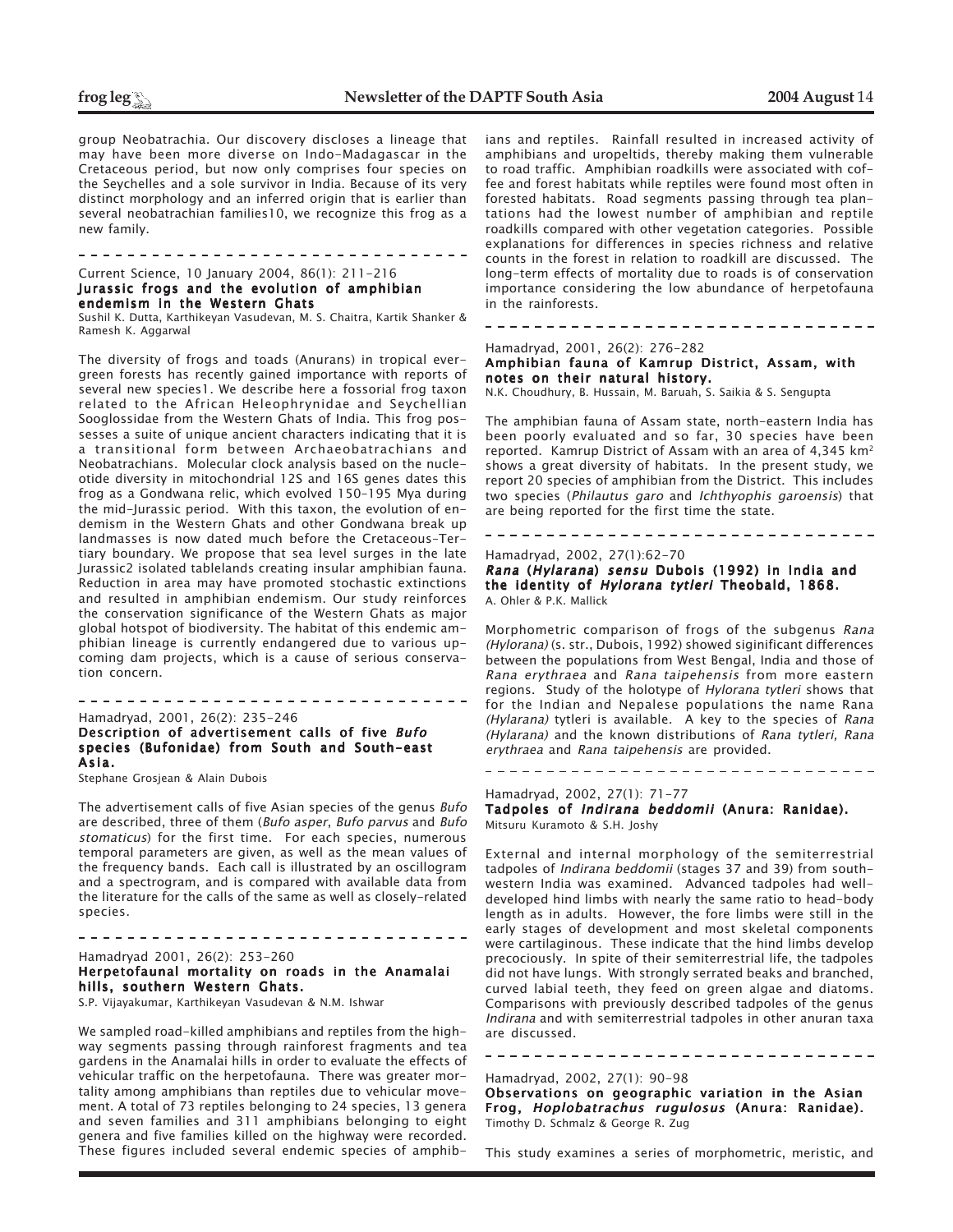colouration traits in the wide-ranging Hoplobatrachus rugulosus. Comparison of four samples (Myanmar, Thailand, Hong Kong, Taiwan) reveals minor differences within and among the sample localities, but the differences do not display concordant patterns of geographic variation of the twentythree traits examined. All populations display sexual dimorphism in morphometric traits, no dimorphism in hindfoot webbing or dorsal rugosity, and dimorphism of colouration in Taiwan and Myanmar populations. Discriminant analysis of the morphometric traits provides evidence of modest segregation of the sample localities, but the small sample sizes make these results equivocal. Eastern H. rugulosus averages larger and more rugose than western populations. Taiwan frogs usually have spotted bellies, and spotting decreases westward to immaculate bellies in Myanmar frogs. Hong Kong frogs have less hindfoot webbing than the three other populations. Other traits differ, but their geographic patterns do not match that of the preceding ones or display another single pattern.

# Hamadryad, 2003, 27(2): 248-253 Chromosomal sex determination in anuran amphibians.

-------------------------------

Samarendra Nath Banerjee & Samar Chakrabarti

The sex chromosome constitution in amphibians has been a conflicting issue, with occurrence of heteromorphic sex chromosome being demonstrated in 55 species of the over 5,000 extant species. Among anurans, cytogenetically recognizable heteromorphic sex chromosomes have been confirmed in four species.

# Hamadryad, 2004, 28(1&2): 7-18 A synopsis of the amphibian fauna of Goa A.K. Sarkar & Sukumar Ray

-------------------------------

This report deals with 27 species in 12 genera, five familes and two orders representing the amphibian fauna of the State of Goa State, western India, based on collections in the Zoological Survey of India that were made between March, 1966 and July, 1979. A total of 397 specimens of amphibians are being reported. Four additional species (including Microhyla rubra, Indirana beddomii, Limnonectes brevipalmatus and Gegeneophis ramaswami) are recorded for the first time from Goa. A microhylid, Ramanella mormorata Rao, which was recorded by Das and Whitaker (1997) from southern Goa after over half a centuary, is here being reported from both the northern and southern parts of Goa. Diagnoses have been added for determination of species.

Hamadryad, 2004, 28(1&2): 98-104 An overview of the biodiversity of Indian caecilians (Amphibia: Gymnophiona) M.S. Ravichandran

\_\_\_\_\_\_\_\_\_\_\_\_\_\_\_\_\_\_\_\_\_\_\_\_\_\_\_\_\_\_\_\_\_\_\_

A brief overview of the caecilian diversity of India is presented. The fauna consists of 21 species in three families, concentrated primarily in the Western Ghats, but also in the Eastern Ghats and in north-eastern India. The taxonomy, distribution, ecology, and life history of caecilians in India, as elsewhere, are inadequately studied, but some recent progress is reviewed. Studies are hampered by the small sample size available for most species. Improved taxonomy is urgently required, and this can form the basis for other studies, including conservation assessments.

# Field study, collection, identification, legal & ethical issues, conservation and distribution status of South Asian amphibians

 S.K. Dutta Co-Chair, DAPTF-South Asia Department of Zoology, Utkal University, Bhubaneswar 751004, Orissa, India. E-mail: sk dutta@vahoo.com

The present report includes some of the parameters, which relate to amphibian studies in South Asia. The first issue relates to field study, which can not be compared with studies being conducted in other countries. This is due to several reasons and the most noteworthy is the inaccessible geographic localities, specifically in the western and the Eastern Himalayan region, the northeast India, the Western and Eastern Ghat Ranges of India and the northern Sri Lankan region. Ironically, some of these areas are rich with amphibian species. As field study involves money, expertise, man power, coordination between the field researcher and the policy makers and also time frame, it is a mandatory task to maintain balance between and within the above parameters. For example, some researchers might complain about financial constraints and others about proper facility. However, these are not the major problems involved in field study. In order to accomplish a successful field study, one needs to do a variety of home works (establish contact, standardize field methodologies, select locality and species or species groups, review the past and the present status of species known from the locality and lastly arrangement of field trips at a suitable time of the year). Selection of locality and time period of field study are the most important factors involved in a successful field survey. However. without proper expertise one can not expect to gain substantially from a field study and this seems to be a major hurdle in our region. I do not mean that all the field researchers are without proper expertise, but there is not enough coordination between the researchers and also not enough exchange of ideas. There are several examples of solitary field studies and the findings are not published with highly rated standards. Under the circumstances, we should try to evolve a working methodology for a coordinated field survey and this will enhance our knowledge in the field.

The second parameter is quite important from research and conservation point of view, because the term "collection" is the most critical word so far as the biodiversity conservation is concerned. Currently, the policy makers of most of the South Asian countries are quite sensitive when one talks about collection of fauna and flora for conservation studies. In fact. majority of us does not understand the value of collection and subsequent study. Collection does not mean killing and killing does not mean destroying the biodiversity. However, we should understand the reason of collection, what to collect, when to collect and where to collect. Once, these facts are clear, the next step is to make people understand the importance of collection. We should understand that biodiversity conservation needs collection and if necessary killing or sacrificing biotic components. Let us look into an important chapter in taxonomy, which is type concept. Infact, "type" or the "types" are the specimens of a species, which are the results of "sacrifice". Does this mean that the specimens have been killed for nothing. Of course not, but a lot of us does not understand this and on the other hand we create several problems to workers involved in assessing the biodiversity. The above comments need to be discussed in detail.